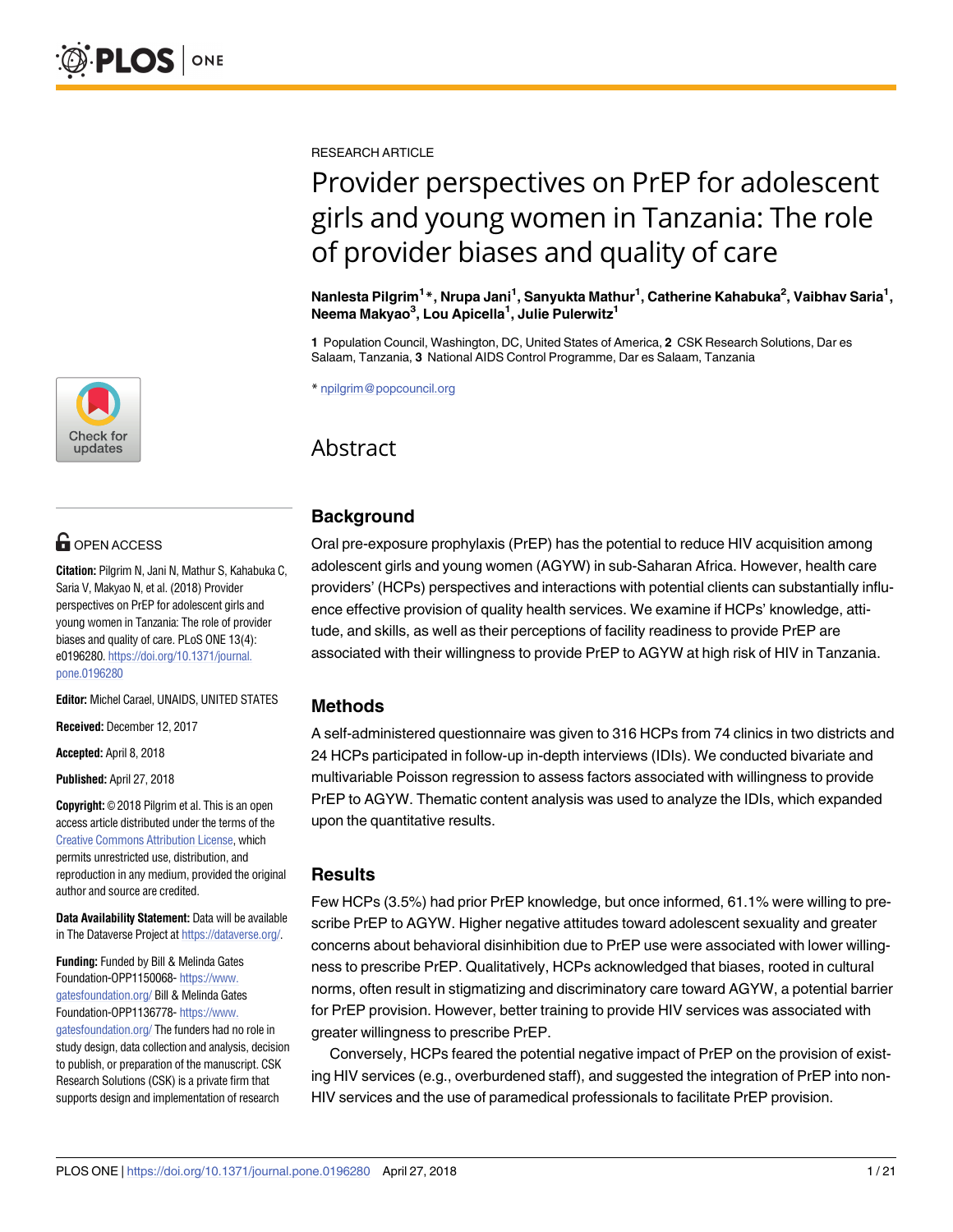<span id="page-1-0"></span>

studies and program monitoring and evaluation activities in Tanzania. CSK did not fund the study but served as the Tanzanian research partner in the study. CSK received a sub-contract from the Population Council to collect data, participate in data analysis and participate in the preparation of the manuscript.

**Competing interests:** The affiliation with CSK Research Solutions does not alter our adherence to PLOS ONE policies on sharing data and materials. The authors declare no competing interests. Additionally, the content of this manuscript has not been published, or submitted for publication elsewhere.

#### **Conclusions**

Preparing for PrEP introduction requires more than solely training HCPs on the clinical aspects of providing PrEP. It requires a two-pronged strategy: addressing HCPs' biases regarding sexual health services to AGYW; and preparing the health system infrastructure for the introduction of PrEP.

## **Introduction**

Oral pre-exposure prophylaxis (PrEP), the use of antiretroviral medications by HIV-uninfected persons to prevent HIV, has the potential to substantially reduce HIV acquisition among adolescent girls and young women (AGYW) aged 15–24, a population that accounts for 25% of new HIV infections among adults in sub-Saharan Africa [\[1](#page-18-0)]. In Tanzania, the prevalence of HIV is 1.3% and 4.4% among adolescent girls aged 15–19 and young women aged 20–24, respectively [\[2](#page-18-0)]. PrEP has been shown in over 11 randomized control trials to substantially reduce risk of HIV infection with very high adherence [[3](#page-18-0), [4](#page-18-0)]. In 2015, the World Health Organization (WHO) released guidelines noting that PrEP should be offered to individuals at substan-tial risk for HIV as part of combination prevention approaches [\[3](#page-18-0), [4](#page-18-0)]. Yet, PrEP efficacy among AGYW will be dependent on whether they can effectively access, use, and adhere to it.

Access, use, and adherence to PrEP requires substantial commitment and support from health care providers (HCPs), whose perspectives and experiences occur within the context of broader structural and facility factors that may influence their decision-making about who and how to provide PrEP [[5](#page-18-0)–[10](#page-18-0)]. PrEP requires a prescription, specialized counseling, regular HIV testing, and close clinical monitoring for side effects and seroconversion through frequent follow-up [[11](#page-18-0), [12](#page-18-0)]. HCPs' commitment, close clinical monitoring, and support become even more essential for AGYW as research shows that women and younger participants in PrEP trials are less likely to adhere to the medication  $[13–16]$  $[13–16]$ . Moreover, adolescents and young adults are often reluctant to seek sexual and reproductive health services due to experiences of poor quality of care and stigma and discrimination from HCPs  $[17-19]$ . Thus, it is important to gauge HCPs' perceptions and concerns about providing PrEP to AGYW and their views on facility-level factors that may influence how they provide PrEP services to AGYW. However, little evidence exists on the knowledge, attitudes, and perception of HCPs' toward PrEP in sub-Saharan Africa and nothing is known about HCPs' perceptions toward PrEP for AGYW in Tanzania [[12](#page-18-0), [20](#page-18-0)]. Furthermore, because PrEP is still a relatively new biomedical intervention, it is necessary to understand the issues surrounding its implementation into health care systems and HCPs are key to this implementation.

In this study, we utilized mixed methods to assess factors influencing HCPs' willingness to provide PrEP to AGYW at high risk of HIV in Tanzania. Drawing upon prior work [\[5–8,](#page-18-0) [10,](#page-18-0) [21,](#page-19-0) [22](#page-19-0)], including the WHO global standards for quality healthcare services for adolescents [\[18\]](#page-18-0), we apply a quality of care framework to distill key aspects of provider- and facility-level factors that influences HCPs' perceptions, readiness, and willingness to provide PrEP to AGYW. We distilled the framework, which consists of eight domains, into provider and facility levels [[5](#page-18-0)–[10\]](#page-18-0). At the provider-level, the framework captures (1) patient-centered care—care is tailored to the needs and preferences of individual clients, including the provision of equitable, non-stigmatizing, and non-discriminatory care; (2) client-staff interactions—providers and staff demonstrate respect, courtesy, friendliness and empathy, and respect clients' privacy; (3) communication and information—information provided to clients is understandable and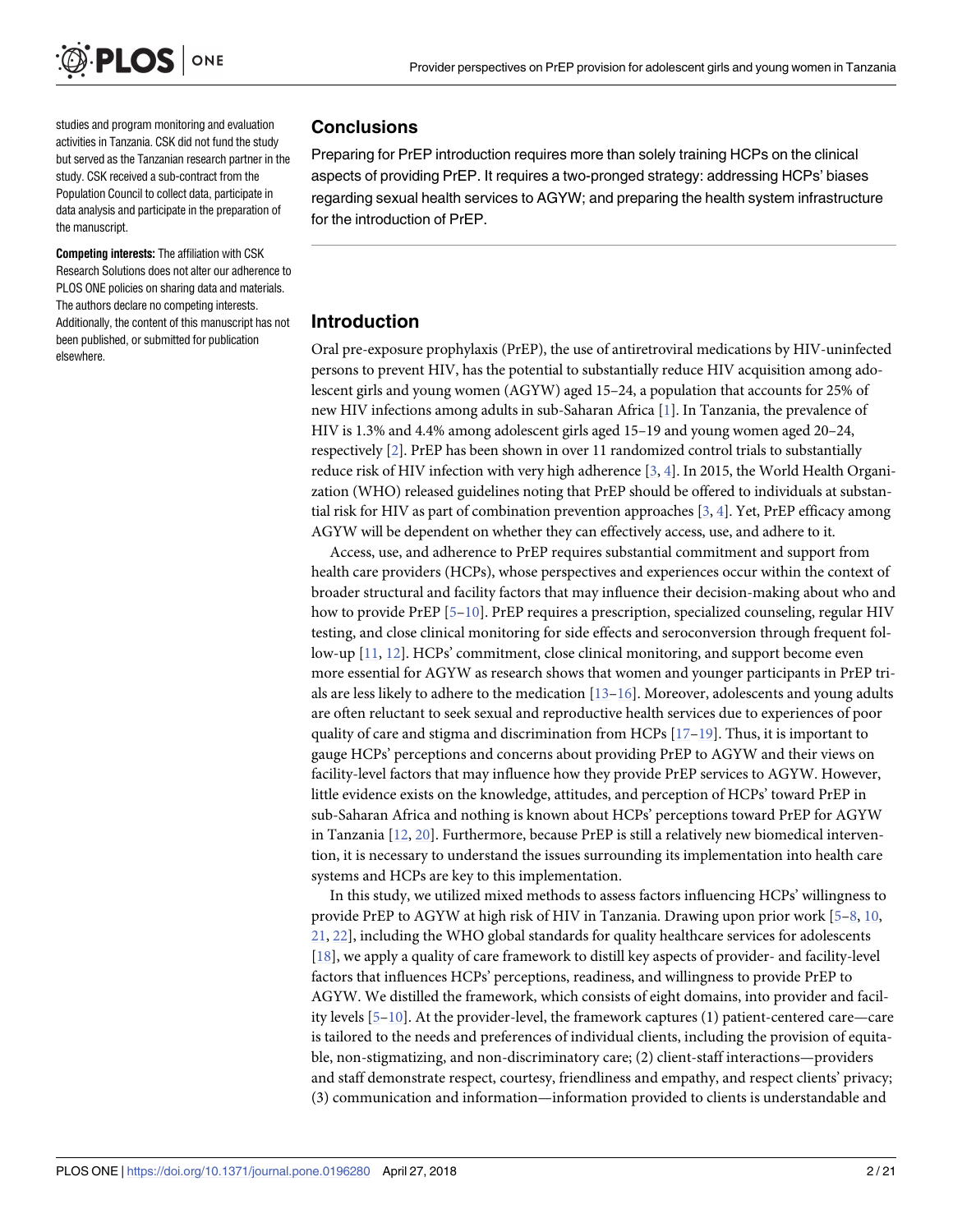<span id="page-2-0"></span>sufficient; and (4) technically competent care—care provided is safe, effective, and complies with accepted clinical standards. At the facility-level, the framework captures (5) accessibility —care is geographically accessible, affordable, and convenient; (6) efficient and effectively organized care—care in organized in terms of waiting time, follow-up, and referrals; (7) structure and facilities—comfortableness, safety, cleanliness, and privacy of facilities; and (8) appropriate package of services—package of services (e.g., information, counseling) is provided that fulfill the needs of adolescents and young adults.

## **Methods**

#### **Study design**

The study takes place in a rural district in the Mbeya region, and in an urban district in the Dar es Salaam region. We utilized a mixed-methods approach, which allows for cross-validation and triangulation of findings. Data collection occurred between March and June 2017 for both the qualitative and quantitative components of the study.

#### **Quantitative component**

**Sampling.** We obtained a complete list of all public and private health facilities offering HIV prevention, care, treatment, and support services from each district's health office. We identified a total of 69 facilities in Dar es Salaam and 36 in Mbeya, which were categorized as hospitals, health centers/clinics, and dispensaries. Except for dispensaries in the Dar es Salaam region, all facilities in Dar es Salaam and Mbeya were included in the survey. Dar es Salaam is a larger district and had considerably more dispensaries than Mbeya. Given available resources, we randomly selected half of the dispensaries in Dar es Salaam for inclusion to ensure representativeness. A total of 74 facilities across the two sites were included in the final sample; 9% were hospitals, 15% were health centers, and 76% were dispensaries. Eligible HCPs present at the facility on the day of data collection completed the survey. HCPs were eligible if they provided any HIV prevention, care, treatment, and support services at the health care facility, were at least 18 years of age, spoke English or Swahili, and provided oral consent.

**Procedures.** Trained research assistants used tablets to administer the first two sections of the survey, which asked questions about facility and provider demographic characteristic and PrEP knowledge. Following these sections, research assistants used a standardized, visual script to provide detailed information on PrEP to all HCPs, regardless of their prior PrEP knowledge. To reduce interviewer bias, HCPs were given the tablet to self-administer the remaining survey sections on general perceptions about PrEP and PrEP for AGYW, attitudes and perceptions about adolescent girls' sexuality, and questions pertaining to the eight domains of quality of care.

#### **Measures**

**Outcome.** The main outcome was willingness to prescribe PrEP to AGYW at high risk of HIV. HCPs were asked to select all that applies to the question "if PrEP became available at this facility today, which of the following sub-populations of AGYW would you provide PrEP if you come in contact with them?" Response options included AGYW in sero-different relationships, who exchange sex for money, who change partners frequently, who had a history of abuse from partners, and who had a history of sexually transmitted infections. Selecting all five of these sub-populations, which has been shown to increase AGYW risk of HIV, was defined as willingness to prescribe PrEP to AGYW at high risk for HIV [\[1\]](#page-18-0).

**Covariates.** [Table](#page-3-0) 1 presents a description of the quantitative measures used to assess the eight domains of the quality of care framework. An expanded list of quantitative measures can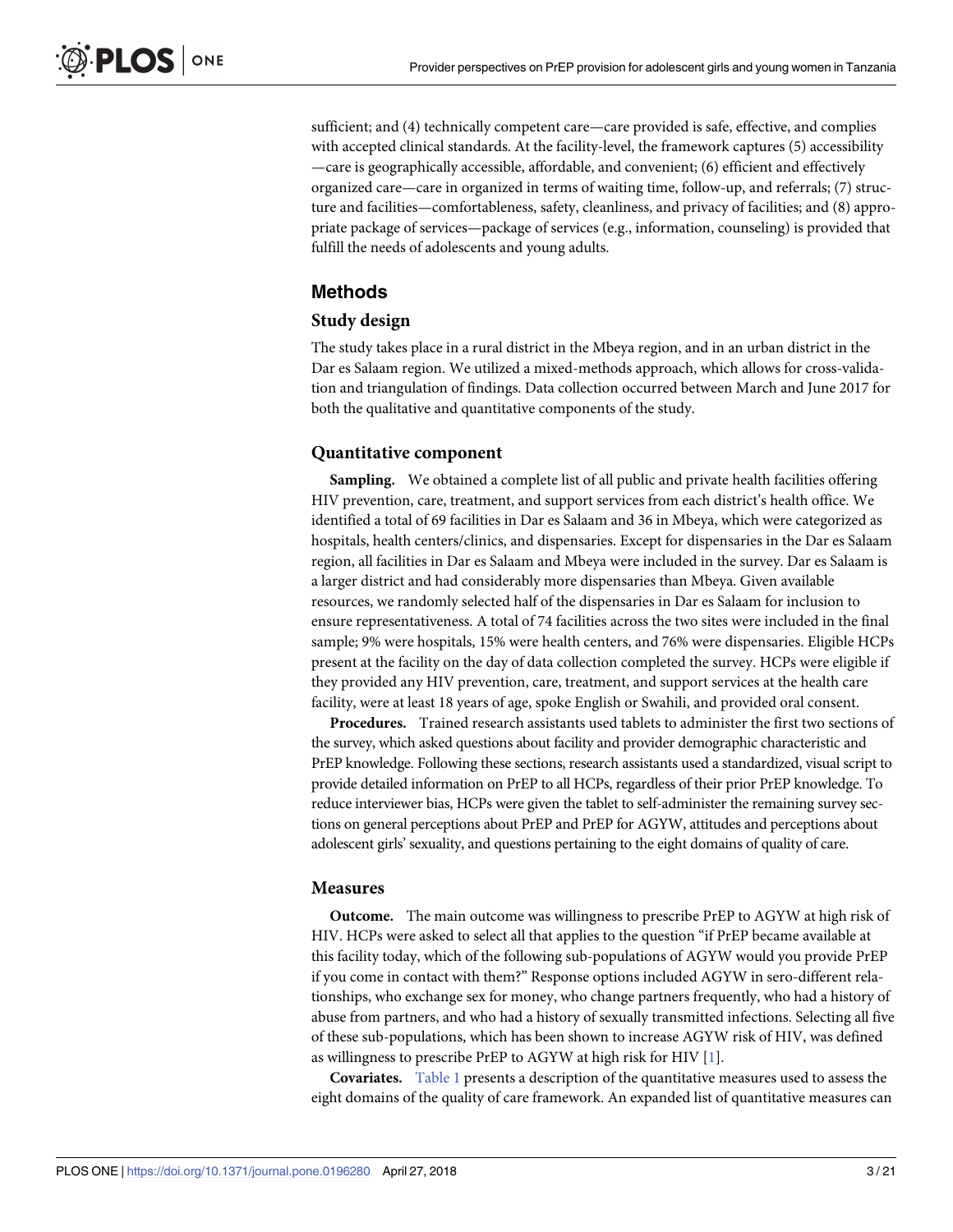#### <span id="page-3-0"></span>**[Table](#page-2-0) 1. Description of measures used to assess domains of quality of care.**

| Domain                                             | <b>Quantitative Measures</b>                                                                                                                                                                                                                                                                                                                                                                                                                                                                                                                                                                                                                                                                                                                                                                                                                                                                                                        | <b>Qualitative Measures</b>                                                                                                                                                                                                                                                                                                                                                                                                       |  |  |  |  |
|----------------------------------------------------|-------------------------------------------------------------------------------------------------------------------------------------------------------------------------------------------------------------------------------------------------------------------------------------------------------------------------------------------------------------------------------------------------------------------------------------------------------------------------------------------------------------------------------------------------------------------------------------------------------------------------------------------------------------------------------------------------------------------------------------------------------------------------------------------------------------------------------------------------------------------------------------------------------------------------------------|-----------------------------------------------------------------------------------------------------------------------------------------------------------------------------------------------------------------------------------------------------------------------------------------------------------------------------------------------------------------------------------------------------------------------------------|--|--|--|--|
| Provider-level                                     |                                                                                                                                                                                                                                                                                                                                                                                                                                                                                                                                                                                                                                                                                                                                                                                                                                                                                                                                     |                                                                                                                                                                                                                                                                                                                                                                                                                                   |  |  |  |  |
| Patient-centered care                              | <b>Negative Attitudes Towards Adolescent Sexuality Scale</b><br>Alpha: 0.82<br>Number of items: 11<br>Possible range: 11-44<br>Response categories: strongly disagree, disagree, agree, strongly<br>agree<br>Example item: Providing condoms to unmarried adolescent girls<br>(age 15-17) promotes sexual promiscuity<br><b>Behavioral Disinhibition Scale</b><br>Alpha: 0.79<br>Number of items: 4<br>Possible range: $4-191$<br>Response categories: strongly disagree, disagree, neither disagree or<br>agree, agree, strongly agree<br>Example item: The use of PrEP will cause patients to engage in<br>riskier behaviors.<br><b>Patient-Centeredness Scale</b><br>Alpha: 0.85<br>Number of Items: 10<br>Possible Range: 10-40<br>Response categories: strongly disagree, disagree, agree, strongly<br>agree<br>Example Item: Providers encourage patients to ask questions in<br>order to be responsive to the clients' needs | In general, how would you describe providers' attitudes and<br>perceptions towards providing sexual and reproductive health<br>services to adolescent and young adults? [Probe: How do these<br>attitudes and perceptions differ based on: gender, marital status age]<br>What are your opinions about making HIV PrEP available to<br>adolescent girls and young women? [Probe based on age, marital<br>status, sexual behavior] |  |  |  |  |
| <b>Client-staff interactions</b>                   | Questions asked in this domain loaded with the patient-centeredness<br>scale<br>Example Item: Providers use language clients understand to explain<br>what is happening during the visit.                                                                                                                                                                                                                                                                                                                                                                                                                                                                                                                                                                                                                                                                                                                                           | Would you feel comfortable prescribing PrEP? Why or why not?<br>[Probe: What about to adolescent girls and young women?                                                                                                                                                                                                                                                                                                           |  |  |  |  |
| <b>Communication and</b><br>information            | Questions asked in this domain loaded with the patient-centeredness<br>scale<br>Example Item: Providers ensure client privacy and confidentiality by<br>not sharing information without the client's permission.                                                                                                                                                                                                                                                                                                                                                                                                                                                                                                                                                                                                                                                                                                                    | How can you support women's use of PrEP or other daily ARV-<br>based medication?<br>In what ways would you help women understand and manage<br>potential side effects of PrEP?                                                                                                                                                                                                                                                    |  |  |  |  |
| <b>Technically competent</b><br>care               | Do each of seven listed guideline documents (e.g., voluntary<br>counseling and testing guidelines, HIV treatment guidelines) exist at<br>this facility? (Response categories: yes, no, don't know)<br><b>Provider Training Adequacy Scale</b><br>Alpha: 0.88<br>Number of items:6<br>Possible range: 6-24<br>Response categories: none, some, most, all<br>Example item: Providers have been sufficiently trained to provide<br>HIV prevention and treatment to women                                                                                                                                                                                                                                                                                                                                                                                                                                                               | How well do you think this clinic/health facility is currently doing in<br>providing HIV and other sexual/reproductive health services for<br>adolescents?<br>How can service delivery be improved?                                                                                                                                                                                                                               |  |  |  |  |
| <b>Facility-level</b>                              |                                                                                                                                                                                                                                                                                                                                                                                                                                                                                                                                                                                                                                                                                                                                                                                                                                                                                                                                     |                                                                                                                                                                                                                                                                                                                                                                                                                                   |  |  |  |  |
| Accessibility                                      | Are there services available at this facility that specifically target<br>adolescents and young adults? (Response categories: yes, no, don't<br>know)                                                                                                                                                                                                                                                                                                                                                                                                                                                                                                                                                                                                                                                                                                                                                                               | What do you consider appropriate service-delivery settings to offer<br>PrEP to adolescent girls and young women? Why?                                                                                                                                                                                                                                                                                                             |  |  |  |  |
| <b>Efficient and effectively</b><br>organized care | On average, how long does a client wait before being seen by a<br>provider (e.g., counselor, nurse, doctor)? (Response categories: less<br>than 15 minutes, between 15-30 minutes, greater than 30 minutes)<br>Are there protocols in place to follow-up clients who need additional<br>care? (Response categories: yes, no, don't know)<br><b>PrEP Service Impact Scale</b><br>Alpha: 0.75<br>Possible range: 5-25<br>Response categories: strongly disagree, disagree, neither disagree or<br>agree, agree, strongly agree<br>Example item: I do not have time to provide clinical monitoring<br>required with providing PrEP                                                                                                                                                                                                                                                                                                     | In your opinion, what cadre(s) of providers is needed to ensure<br>appropriate counseling, provision, testing, resupply, and follow-up if<br>PrEP was introduced for adolescent girls and young women? Why?<br>What kind of support will health staff need at this facility to provide<br>PrEP?<br>At your clinic/health facility, how would providing PrEP affect<br>existing services?                                          |  |  |  |  |
| <b>Structure and facility</b>                      | The waiting rooms are often crowded at this facility. (Response<br>categories: strongly disagree, disagree, agree, strongly agree)                                                                                                                                                                                                                                                                                                                                                                                                                                                                                                                                                                                                                                                                                                                                                                                                  | Where do you think adolescent girls and young women would not<br>feel comfortable accessing services? Why?                                                                                                                                                                                                                                                                                                                        |  |  |  |  |

(*Continued*)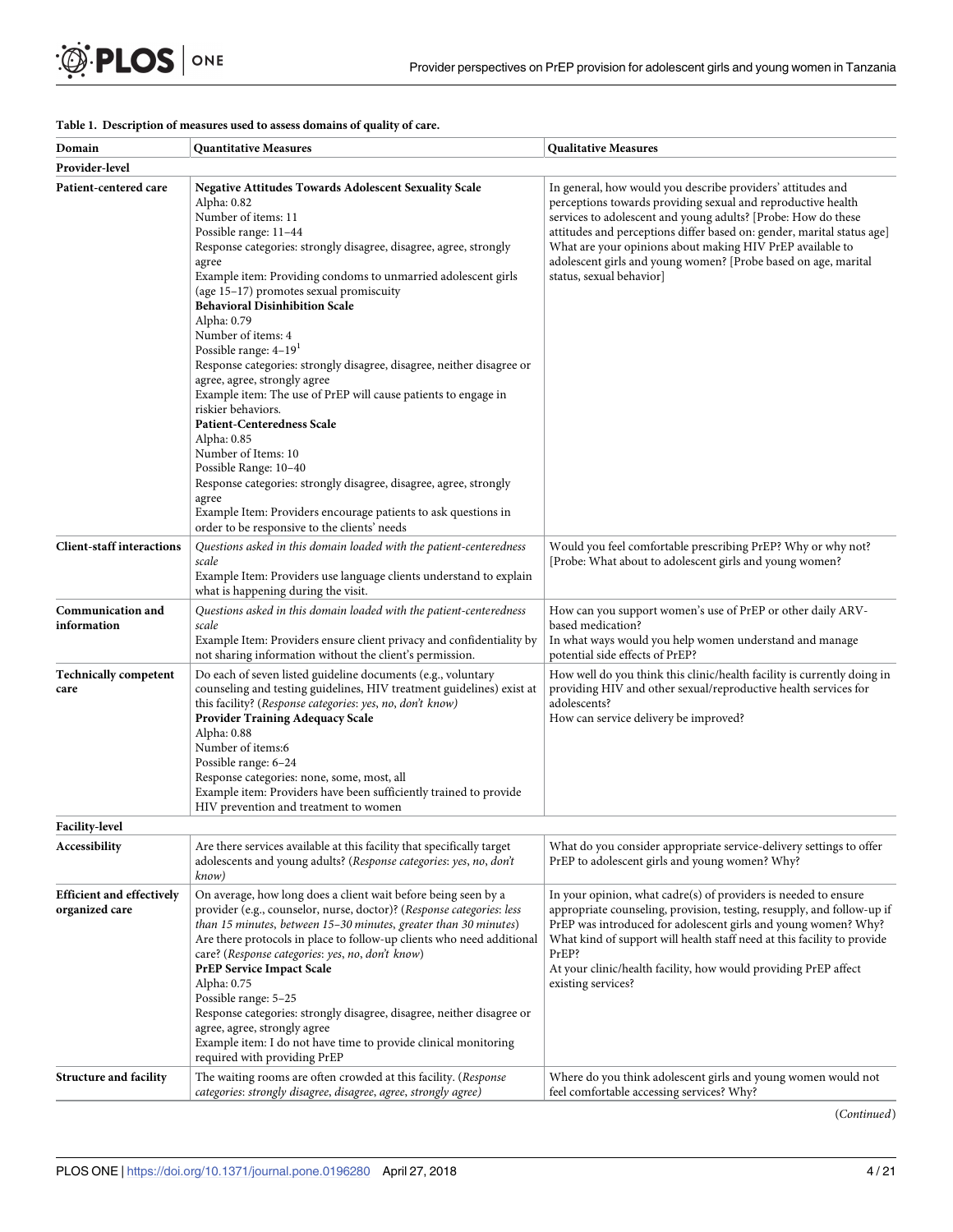#### <span id="page-4-0"></span>**Table 1.** (Continued)

| Domain                             | <b>Quantitative Measures</b>                                                                                                                                                                                                                                                                                                                | <b>Qualitative Measures</b>                                                                            |
|------------------------------------|---------------------------------------------------------------------------------------------------------------------------------------------------------------------------------------------------------------------------------------------------------------------------------------------------------------------------------------------|--------------------------------------------------------------------------------------------------------|
| Appropriate package of<br>services | This facility has experienced stock-outs of 6 listed HIV prevention or<br>treatment options (e.g., condoms, HIV rapid test) in the last 12<br>months (Response categories: yes, no, don't know)<br>This facility has a system to prevent stock-out of supplies (Response<br>categories: strongly disagree, disagree, agree, strongly agree) | What kind of sexual and reproductive health services do you<br>provide to adolescents and young adult? |

<sup>1</sup>One item in the scale was measured on 4-point scale from strongly disagree to strongly agree

<https://doi.org/10.1371/journal.pone.0196280.t001>

be found in S1 [Table.](#page-17-0) Given the number of measures included, we conducted exploratory factor analysis (EFA) to identify items that could be combined into scales measuring different aspects of the service experience. Measures created using multiple items are considered more reliable than those created from single items, especially when attitudes and opinions are the focus [[23](#page-19-0)]. We used EFA with scree plots and the Kaiser–Meyer–Olkin measure of sampling adequacy to explore the factor structure [\[24\]](#page-19-0). We calculated factor loadings to assess item relationships with underlying factors and assessed item uniqueness to ascertain item relevance in the factor model. Items with factors loadings of 0.4 or greater were retained. We computed the Cronbach's alpha statistic for each scale. We created all scales by summing responses to the items; there were no missing responses to the items included in the scales.

**Provider-level covariates.** We created three scales to capture the patient-centered care domain: the Negative Attitudes Towards Adolescent Sexuality Scale, the Behavioral Disinhibition Scale, and the Patient-Centeredness Scale. The former two scales captured aspects of provider biases and non-stigmatizing care while the latter scale captured whether care is tailored to the needs and preferences of individual clients. We drew some of the items included in the scales from literature [[25](#page-19-0), [26](#page-19-0)]. Higher scores on the scales indicated greater negative attitudes toward AGYW's sexuality, greater concerns that PrEP would result in behavioral disinhibition, and greater provision of patient-centered care, respectively. The survey items designed to measure the quality of care domains of client and staff interactions and communication and information loaded as one factor with the items under the Patient-Centeredness Scale. We created the Provider Training Adequacy Scale to capture the technical competence domain, with higher score indicating that more HCPs perceived they had been adequately trained to provide several HIV-related services. We also assessed the domain based on whether the HCPs had access to the seven service guidelines (e.g., HIV treatment, guidelines). Having the appropriate HIV guidelines was assessed dichotomously, having all seven guidelines or not.

**Facility-level covariates.** We measured the accessibility domain by whether services were available at the facility that focused on adolescents and young adults ("yes" vs. "no/don't know"). We created the PrEP Service Impact scale to measure the efficiency and effective organization of care domain; higher scores on the scale indicated greater concerns among HCPs about how PrEP introduction would affect current HIV service delivery. We also measured the domain by clients' waiting time at the facility (less than 15 minutes, between 15 and 30 minutes, greater than 30 minutes) and whether there were protocols in place for client followup (yes/no).

We measured the structure and facility domain by HCPs' report of whether the waiting rooms of the facility were crowded. We dichotomized the responses to "disagree" and "agree" due to low variability. We measured the appropriate package of services domain by whether the facility had experienced at least one stock-out of six HIV prevention or treatment options (e.g., condoms, ARVs) and whether the facility had procedures in place to prevent stock-out of supplies, which was dichotomized to "disagree" and "agree".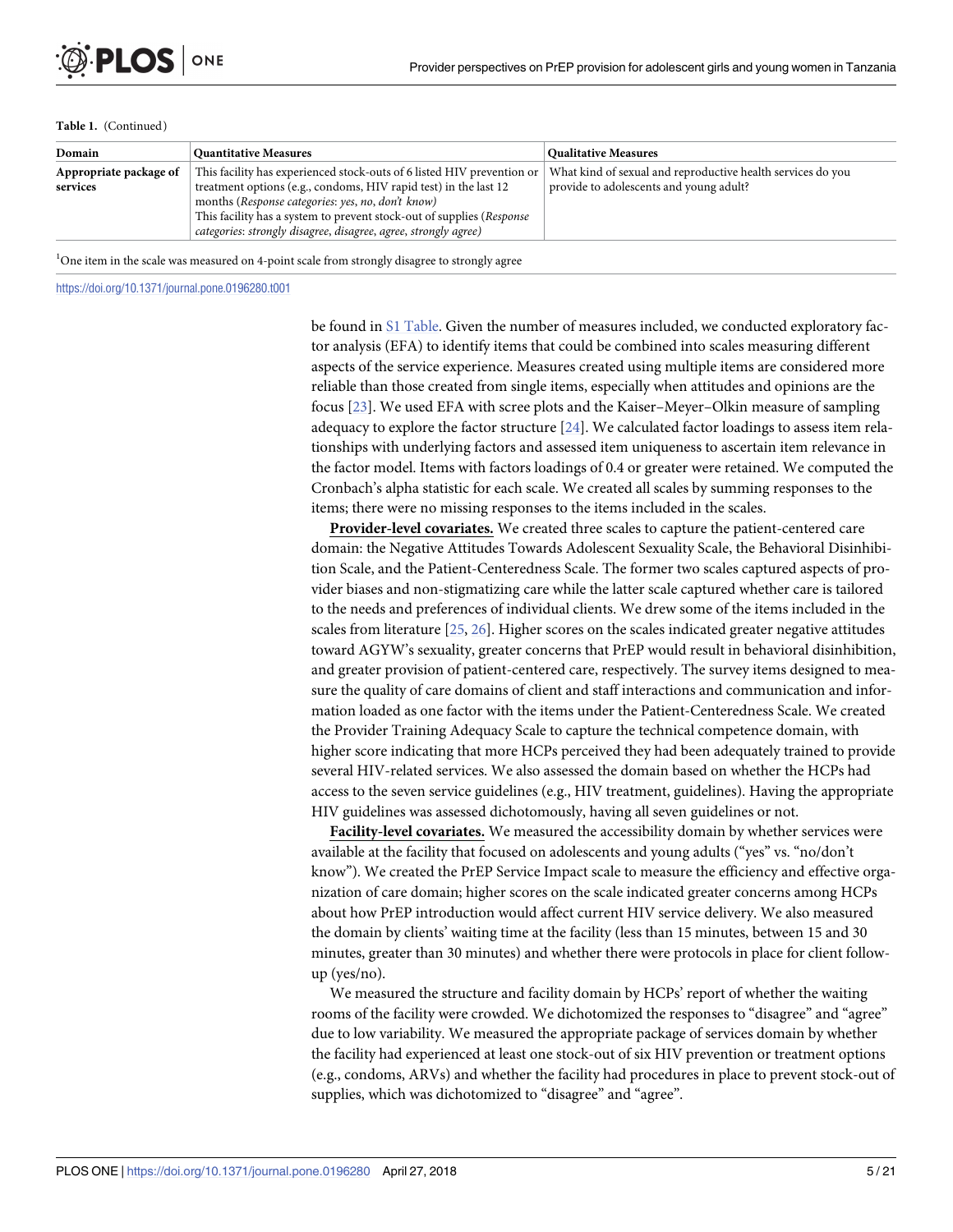<span id="page-5-0"></span>Sociodemographic factors included participant's age, sex, main profession (nurse, doctor, clinical officer, counselor, other), years worked in profession, number of HIV clients served weekly, prior PrEP knowledge defined as correctly answering nine true/false questions about the medication (e.g., HIV-positive people can take PrEP, oral PrEP does not protect against pregnancy), clinic type (hospital, health center/clinic, dispensary), and facility managing authority (private, public, faith-based organization, military and parastatal).

#### **Qualitative component**

We invited 24 HCPs, 12 per region, who completed the surveys to complete IDIs. HCPs were purposefully selected in order to have perspectives by facility type, management authority, cadre, and gender. Trained research assistants, who were experienced in qualitative interviewing, conducted the IDIs in Swahili with the HCPs.

We developed a semi-structured interview guide in English, which was translated into Swahili then back-translated to ensure correct translation. The guide consisted of questions capturing the eight domains of the quality of care framework, including understanding the sexual and reproductive health services currently provided to adolescents and young adults, attitudes and perceptions toward providing such services, views on PrEP, and PrEP service delivery considerations. Example of questions included in the guide are presented in [Table](#page-3-0) 1. The qualitative codes and their definitions that emerged during analysis for this manuscript are presented S2 [Table.](#page-17-0)

#### **Analytical approach**

Our analyses followed a QUANT-QUAL design and was grounded in the quality of care framework [[27](#page-19-0)]. We designed both the survey and in-depth interview guides to capture infor-mation on the domains in the framework (see [Table](#page-3-0) 1). Thus, for this manuscript, we used the framework to distill key aspects of existing services and delivery from the quantitative and qualitative data that would influence providers' willingness to provide PrEP to AGYW as well as their ability to effectively provide PrEP services. Using the framework, we first analyzed quantitative data. Next, we used the qualitative data analysis results to inform the thematic content analysis of the qualitative data [\[27\]](#page-19-0). Specifically, the qualitative data contextualized, further explained, and expanded upon the quantitative findings.

**Quantitative component.** Descriptive statistics were used to describe the outcomes and covariates. Bivariate and multivariable Poisson analyses examined associations among willingness to prescribe PrEP to AGYW at high risk for HIV, domains of quality care, and providerlevel characteristics and beliefs. Poisson analyses were applied to calculate relative risks because odds ratios overestimate relative risks when the outcome event was common (incidence of  $\geq$ 10%) [[28](#page-19-0)]. In the bivariate and multivariate analyses, we used standardized items (mean 0, variance 1) for all the created scales to ensure that they were on the same standard scale for ease of interpretation [\[29\]](#page-19-0). We accounted for clustering at the clinic level using Taylor series linearization via survey estimation commands in Stata/SE 13 (StataCorp, College Station, TX).

**Qualitative component.** IDIs were audiotaped, and translated and transcribed verbatim for analysis. Trained research team members verified all transcripts against the original audiotapes to ensure that the transcriptions and translations were accurate. After transcript validation, transcripts were imported into a qualitative software program, ATLAS.ti (Version 8.0) to assist in data analyses.

Study investigators developed the initial coding schemes. Five research team members, led by and including the lead author, coded transcripts. Weekly team meetings were used to discuss and resolve disagreement in coding among coders. When there were no differences in the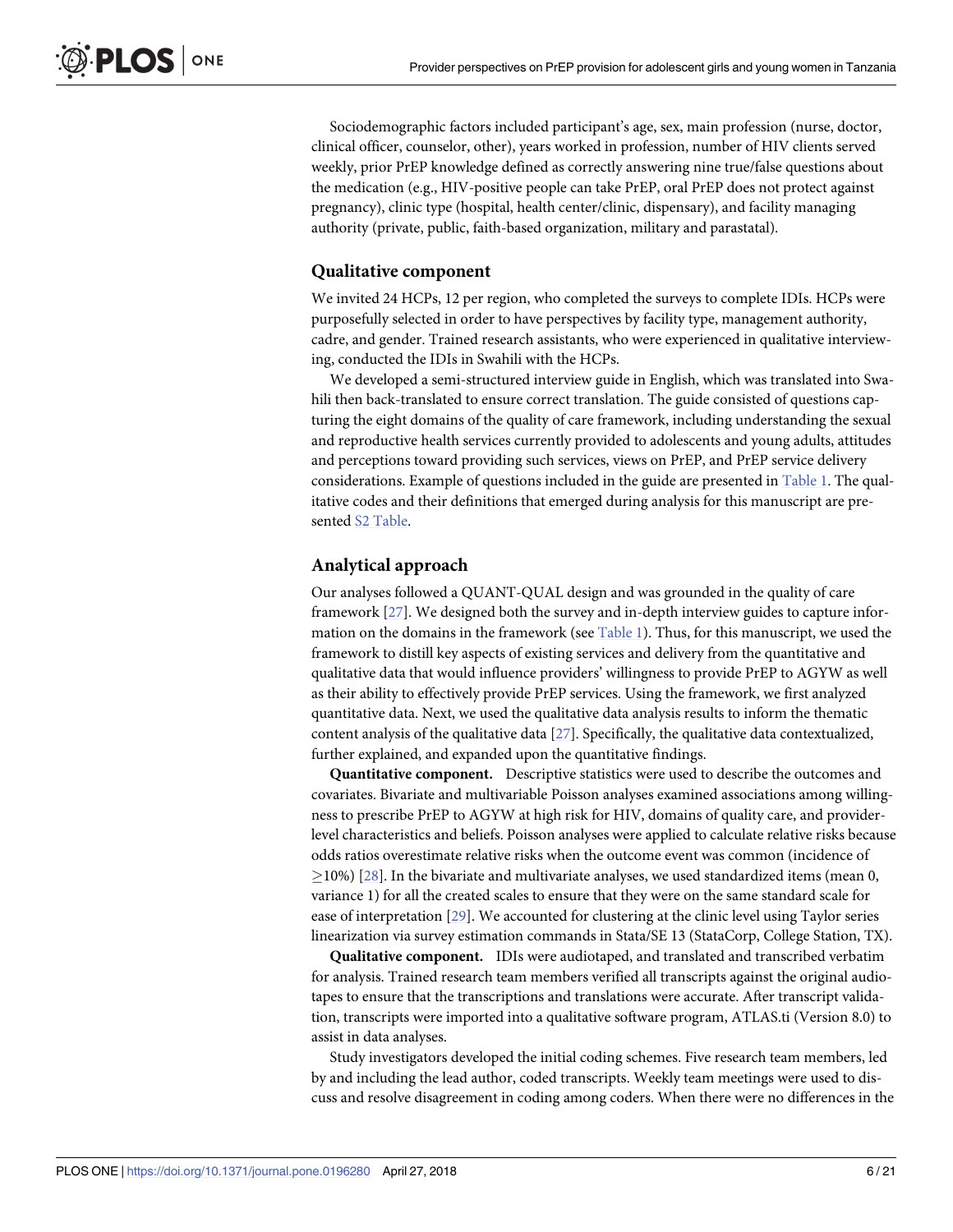<span id="page-6-0"></span>understanding of and the application of a code, convergent validity was achieved [[30](#page-19-0)]. The lead author reviewed all coding and themes derived from the analyses.

Thematic content analysis was used [\[31\]](#page-19-0) and themes identifying key factors influencing willingness to PrEP, categorized by the domains of the quality of care framework, were explored and identified by research staff during team meetings. Emphasis was placed on identifying themes that further explained or expanded upon the quantitative results. Coding and identification of themes were an iterative process whereby codes and themes were redefined or merged based on emerging patterns in the data. Following thematic content analysis, a constant comparative method was used to compare themes cross and within regions, facility type, provider type and provider gender [[32](#page-19-0)–[34\]](#page-19-0). The differences, which were minimal, are presented in the domains where they appear.

## **Ethical approval**

The study protocol was reviewed and approved by the Population Council Institutional Review Board (New York, USA), the National Institute of Medical Research, Medical Research Coordinating Committee (Dar Es Salaam, Tanzania), and the Mbeya Regional Medical Research Ethics Review Committee, (Mbeya, Tanzania). Oral consent, approved by each institutional review board, was obtained from all participants. A research team member signed all consent forms to certify that all consent procedures were followed and received oral consent prior to data collection.

## **Results**

## **Sample description**

The characteristics of HCPs and facilities from the quantitative and qualitative components are presented in [Table](#page-7-0) 2. The mean age of the HCPs was 40.3 (standard deviation (sd): 11.6) and they worked in their profession for an average of 13.3 years (sd: 13.3). The majority were female (71.2%) and nurses (48.7%). Most of the sample worked in dispensaries (58.2%), public facilities (60.8%), and facilities located in Dar Es Salaam (62%). Few (3.5%) had prior PrEP knowledge, but 61.1%, once provided with information on PrEP, were willing to prescribe PrEP to AGYW at high risk of HIV.

The demographic characteristics of the HCPs who completed in-depth interviews were comparable to those who participated in the survey. The mean age of the HCPs was 41.3 (sd: 11.9). The majority were female (62.5%) and nurses (41.7%). An equal proportion (37.5%) of the sample worked in health centers and dispensary, and the majority worked in public facilities (62.5%).

## **Provider-level mixed-methods results**

**Patient-centered care domain.** The means (sds) for the Negative Attitudes Towards Adolescent Sexuality Scale, the Behavioral Disinhibition Scale, and Patient Centeredness Scale were 19.4 (5.7), 11.0 (4.0), and 34.8 (3.9), respectively [\(Table](#page-8-0) 3). Providers from the Dar es Salaam region (p*<*0.001; 12.0 vs. 10.1) and female providers (19. 9 vs. 18.3; p*<*0.01) had higher mean scores on the Negative Attitudes Towards Adolescent Sexuality Scale than providers from the Mbeya region and males providers, respectively; scores did not differ by region nor by provider gender on the latter two scales ([S3](#page-17-0) and [S5](#page-17-0) Tables). Scale scores did not differ by provider profession (S4 [Table\)](#page-17-0). Health centers had lower mean scores than hospitals on the Behavioral Disinhibition Scale (10.1 vs. 12.0; p*<*0.01) (S6 [Table\)](#page-17-0). Facilities managed by the military had higher mean scores than those managed privately on all three scales: Negative Attitudes Towards Adolescent Sexuality Scale (25.4 vs. 21.1; p*<*0.01), the Behavioral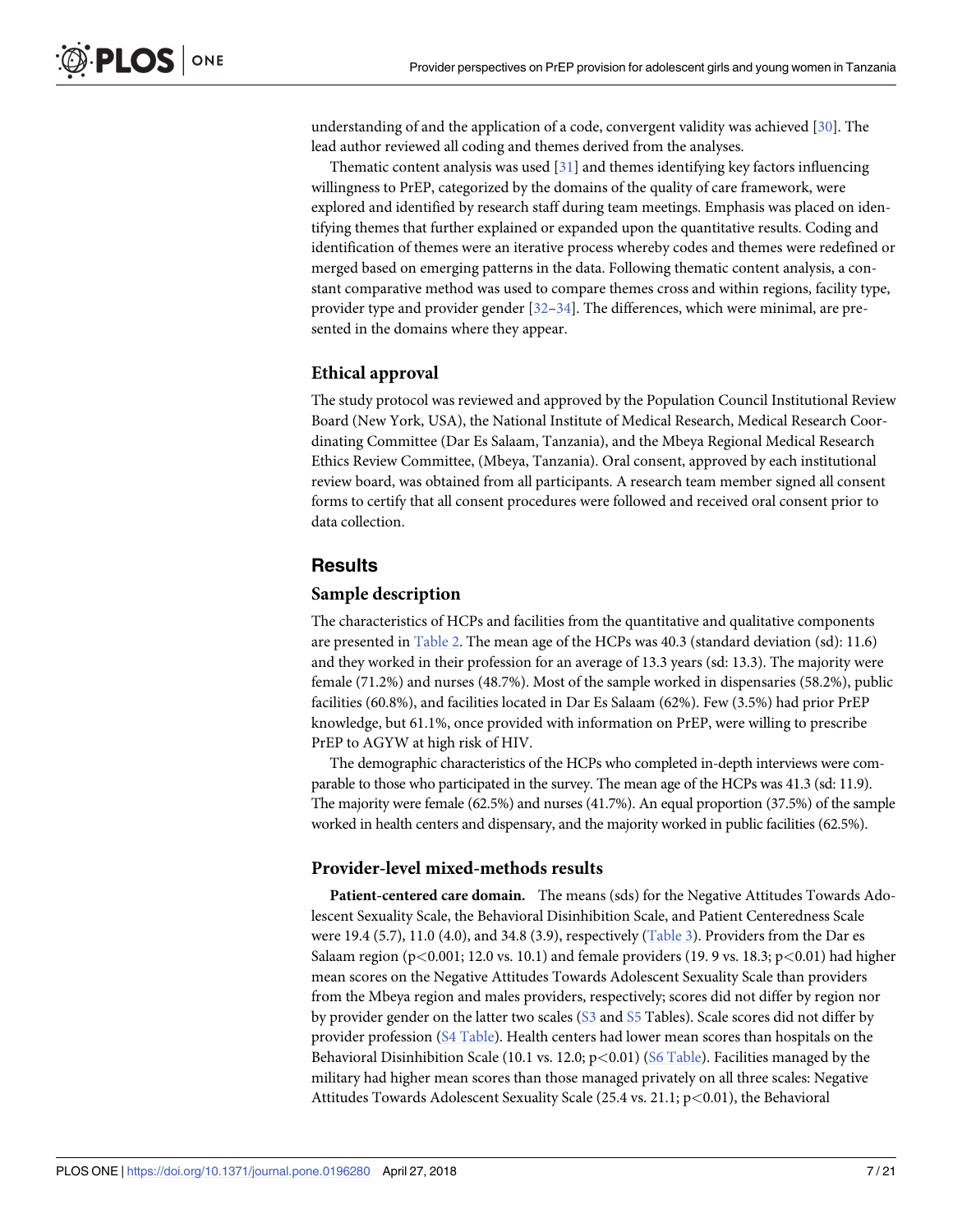|                                     | <b>Quantitative Component</b><br>$(n = 316)$ | <b>Qualitative Component</b><br>$(n = 24)$ |
|-------------------------------------|----------------------------------------------|--------------------------------------------|
|                                     | $N$ (%) or mean $\pm$ sd                     | $N$ (%) or mean $\pm$ sd                   |
|                                     | <b>Provider Characteristics</b>              |                                            |
| Age                                 | $40.3 \pm 11.6$                              | $41.3 \pm 11.9$                            |
| Sex                                 |                                              |                                            |
| Male                                | 91 (28.8)                                    | 9(37.5)                                    |
| Female                              | 225(71.2)                                    | 15(62.5)                                   |
| Main profession                     |                                              |                                            |
| Nurse                               | 154 (48.7)                                   | 10(41.7)                                   |
| Doctor                              | 48 (15.2)                                    | 6(25.0)                                    |
| Clinical Officer                    | 39 (12.3)                                    | 4(16.7)                                    |
| Counselor                           | 41 (13.0)                                    | 0(0.0)                                     |
| Other (e.g., medical attendant)     | 34 10.8)                                     | 4(16.7)                                    |
| Years worked in profession          | $13.3 \pm 11.9$                              |                                            |
| Number of HIV clients served weekly |                                              |                                            |
| $0 - 20$                            | 171(54.1)                                    | L,                                         |
| 20 or more                          | 145 (45.9)                                   | L.                                         |
| Prior PrEP knowledge                |                                              |                                            |
| No                                  | 305 (96.5)                                   | $\overline{\phantom{m}}$                   |
| Yes                                 | 11(3.5)                                      | L,                                         |
| Willing to prescribe PrEP at AGYW   |                                              |                                            |
| No                                  | 123(38.9)                                    | $\overline{a}$                             |
| Yes                                 | 193(61.1)                                    | L,                                         |
|                                     | <b>Facility Characteristics</b>              |                                            |
| Regions                             |                                              |                                            |
| Dar Es Salaam                       | 196 (62.0)                                   | 12(50.0)                                   |
| Mbeya                               | 120(38.0)                                    | 12(50.0)                                   |
| Facility Type                       |                                              |                                            |
| Hospital                            | 66 (20.9)                                    | 6(25.0)                                    |
| Health Center                       | 66 (20.9)                                    | 9(37.5)                                    |
| Dispensary                          | 184 (58.2)                                   | 9(37.5)                                    |
| Facility Managing Authority         |                                              |                                            |
| Private                             | 56 (17.7)                                    | 5(20.8)                                    |
| Public                              | 192(60.8)                                    | 15(62.5)                                   |
| Faith-based organization            | 42 (13.3)                                    | 0(0.0)                                     |
| Military                            | 11(3.5)                                      | 3(12.5)                                    |
| Parastatal                          | 15(4.7)                                      | 1(4.2)                                     |

#### <span id="page-7-0"></span>**[Table](#page-6-0) 2. Provider and facility characteristics.**

<https://doi.org/10.1371/journal.pone.0196280.t002>

Disinhibition Scale (13.4 vs. 10.9; p*<*0.01), and Patient Centered Scale (36.7 vs. 34.1; p*<*0.01) (S7 [Table](#page-17-0)). Faith-based organizations also had higher mean scores on the Patient-Centered Scale than facilities managed privately (35.8 vs. 34.1; p*<*0.05).

In the multivariate analyses, higher scores on the Negative Attitudes Towards Adolescent Sexual Scale and on the Behavioral Disinhibition Scale was associated with lower willingness to prescribe PrEP to AGYW (Adjusted Incidence Rate Ratio (AdjIRR) = 0.81, 95% CI = 0.66– 0.99; and AdjIRR = 0.89, 95% CI = 0.79–0.99, respectively) ([Table](#page-10-0) 4). Higher patient-centeredness scores (AdjIRR = 1.19, 95% CI = 0.98–1.45) were marginally associated with higher willingness to prescribe PrEP to AGYW.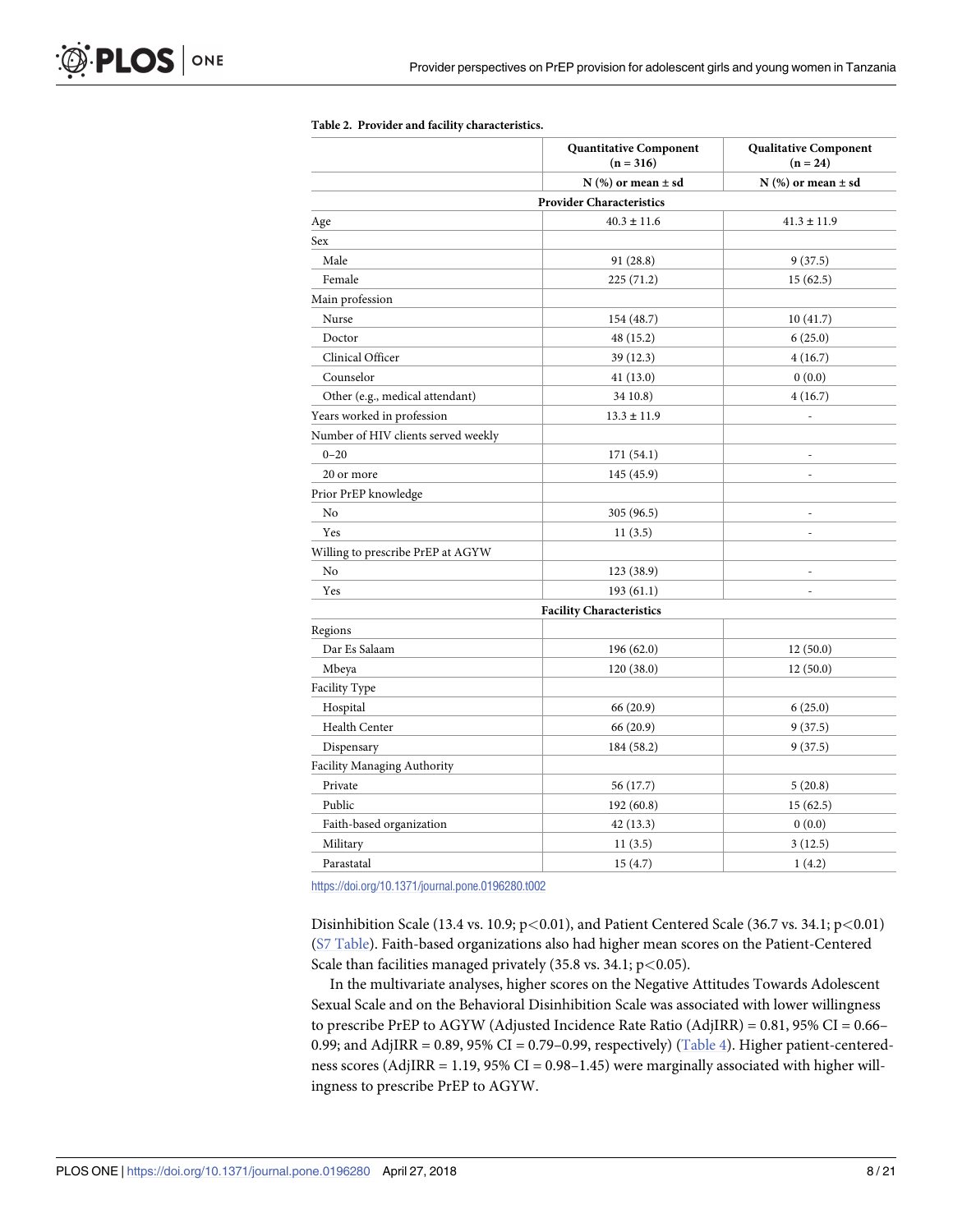#### <span id="page-8-0"></span>**[Table](#page-6-0) 3. Quality of care measures (n = 316).**

|                                                                                       | $N$ (%) or<br>$mean \pm sd$ |
|---------------------------------------------------------------------------------------|-----------------------------|
| <b>Provider Level</b>                                                                 |                             |
| Patient-centered care                                                                 |                             |
| Negative Attitudes towards Adolescent Sexuality                                       | $19.4 \pm 5.7$              |
| <b>Behavioral Disinhibition Scale</b>                                                 | $11.0 \pm 4.0$              |
| Patient-Centered Scale                                                                | $34.8 \pm 3.9$              |
| <b>Technically competent care</b>                                                     |                             |
| Provider Training Adequacy Scale                                                      | $14.2 \pm 3.7$              |
| Has access to HIV guidelines                                                          |                             |
| No                                                                                    | 111(35.1)                   |
| Yes                                                                                   | 205 (64.9)                  |
| <b>Facility Level</b>                                                                 |                             |
| Accessibility                                                                         |                             |
| Facility has services focused on adolescents & young adults                           |                             |
| No/don't know                                                                         | 63 (19.9)                   |
| Yes                                                                                   | 253(80.1)                   |
| Efficient and effectively organized care                                              |                             |
| PrEP Service Impact Scale                                                             | $11.3 \pm 4.1$              |
| Client waiting time at facility                                                       |                             |
| Less than 15 minutes                                                                  | 124 (39.2)                  |
| Between 15 and 30 minutes                                                             | 161(50.9)                   |
| Greater than 30 minutes                                                               | 31(9.8)                     |
| Protocols in place for client follow-up                                               |                             |
| N <sub>0</sub>                                                                        | 62(19.6)                    |
| <b>Yes</b>                                                                            | 254 (80.4)                  |
| <b>Structure and facilities</b>                                                       |                             |
| Crowded waiting rooms                                                                 |                             |
| Disagree                                                                              | 166(52.5)                   |
| Agree                                                                                 | 150(47.5)                   |
| Appropriate package of services                                                       |                             |
| Facility experienced stock-outs of HIV prevention/treatment options in last 12 months |                             |
| N <sub>0</sub>                                                                        | 185(58.5)                   |
| Yes                                                                                   | 131(41.5)                   |
| Facility has system to prevent stockouts of supplies                                  |                             |
| Disagree                                                                              | 77 (24.4)                   |
| Agree                                                                                 | 239 (75.6)                  |

<https://doi.org/10.1371/journal.pone.0196280.t003>

**Theme 1.** Stigma and discrimination toward adolescents: A majority of HCPs described clinical environments where adolescents are often embarrassed, criticized, and judged by colleagues. Providers described witnessing instances where unmarried adolescents are ignored, not provided enough attention as required for their healthcare need, and are rebuked for seeking sexual and reproductive health services. In contrast, married AGYW are welcomed and receive good service. HCPs explained that one of the primary reasons for such treatment of adolescents is Tanzanian culture and traditions that discourage young girls from having sex before marriage. Those who engage in pre-marital sex are often stigmatized by their communities, including HCPs, as being promiscuous. These cultural beliefs result in some HCPs being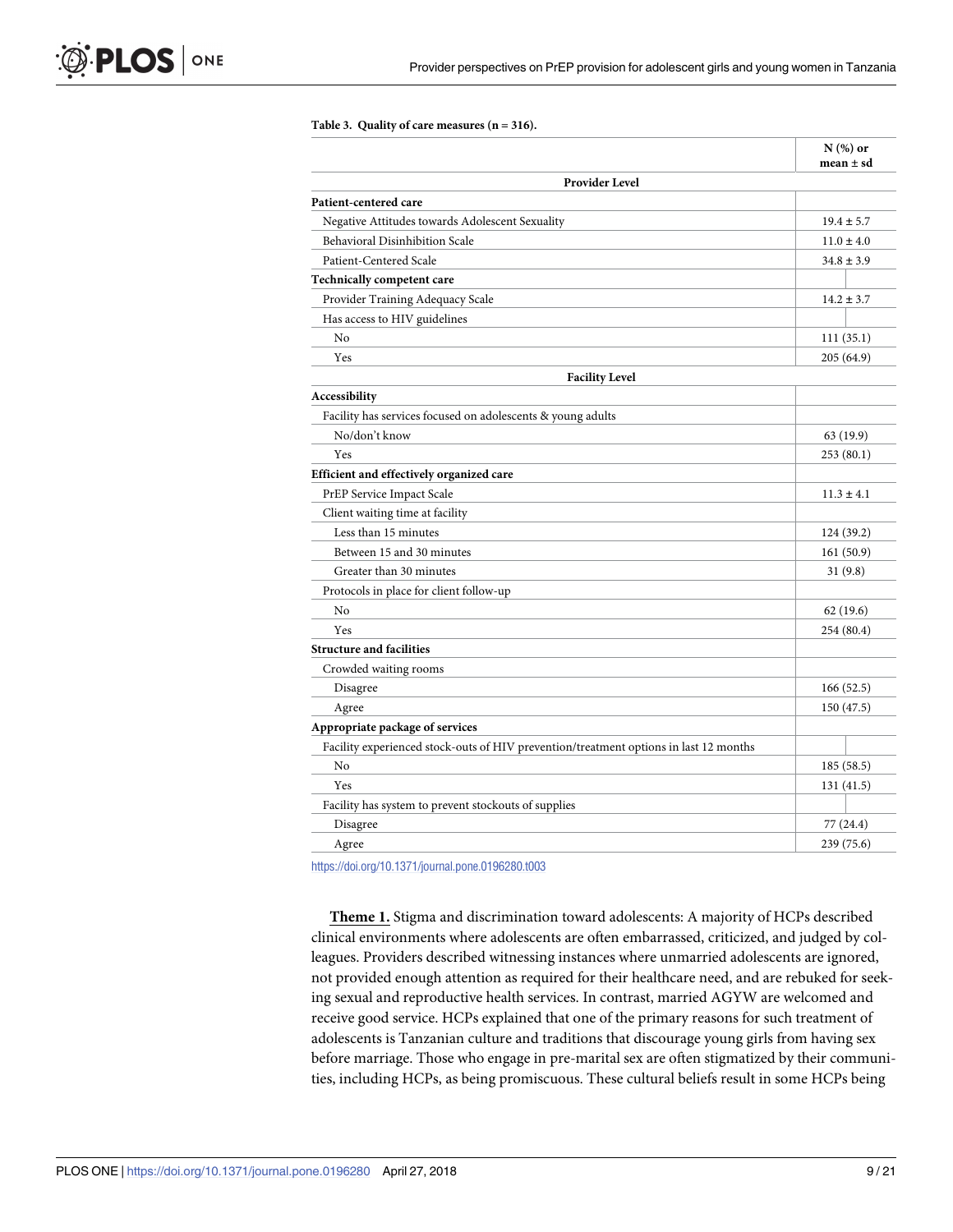apprehensive about providing sexual and reproductive health care (e.g., contraceptive) to AGYW; some HCPs noted the same can happen with PrEP introduction.

Some of the health providers when they see a young girl of about 16 or 17 years old, they start mocking her by saying that how come such a young girl has come to seek family planning health services! Does she have a husband or has she started sexual activities? That will make the client disappear from that clinic completely . . .some health providers have these challenges of discouraging clients. (Female nurse, age 62, private health center)

For those who are not married, there is a bit of stigma to some of them. Some of the service providers have stigma. . .because it the culture of our society that when someone talks about contraceptives she should be married, if not married she is a strange person. Therefore, customs and traditions enhance the stigma as well. (Male doctor, age 57, public health center)

Theme 2. Concerns about behavioral disinhibition due to PrEP: Some HCPs expressed apprehension toward PrEP as they feared its use will result in users neglecting previously protective behaviors, such as condom use, resulting in increased rates of STIs and unintended pregnancies. A few HCPs were concerned about adolescents and young adults becoming sexually active due to PrEP.

I have doubts on the availability of PrEP. People may become careless and get involved in sexual activities knowing that there is a preventive measure for HIV. People had been living with fear of getting HIV infection and they were using condoms. Also, many had refrained from sex; but they will revert to bad habits. I think there would be an increase of other sexual transmitted infections as most people do not fear syphilis or gonorrhea. (Male clinical officer, age 32, public hospital)

On the other hand, some HCPs disagreed with the notion of behavioral disinhibition, explaining that even with the fear of HIV, individuals are still engaging in unprotected sexual intercourse and having multiple partners, as evidenced by the high rates of HIV.

Others think that if you give this [referring to PrEP] it may increase risk behavior but personally I don't think so. Bad behaviors are still existing even after HIV, so it's like this you have decided to help people (Female nurse, age 26, public dispensary)

**Client and staff interactions domain.** Lack of confidentiality around adolescent care: HCPs described clinical environments in which there is a lack of respect and confidentiality when providing care to adolescents, some HCPs are inattentive to adolescents, and some HCPs require parents to be present before providing services to adolescents. The latter issue was prevalent in the discussions with Mbeya HCPs but not Dar es Salaam HCPs. These were key barriers to adolescents seeking sexual and reproductive health care, and therefore, can impact PrEP service provision.

There is different perception. Even the customers are aware of that. When for example a young teenager comes to the dispensary and find out that I am on duty [pause] they normally ask first "who is there today?" "It's Mr. so and so; Ooh that one will give to you"; "and what about today? "There is a certain woman; Ooh that one no, after all she will tell your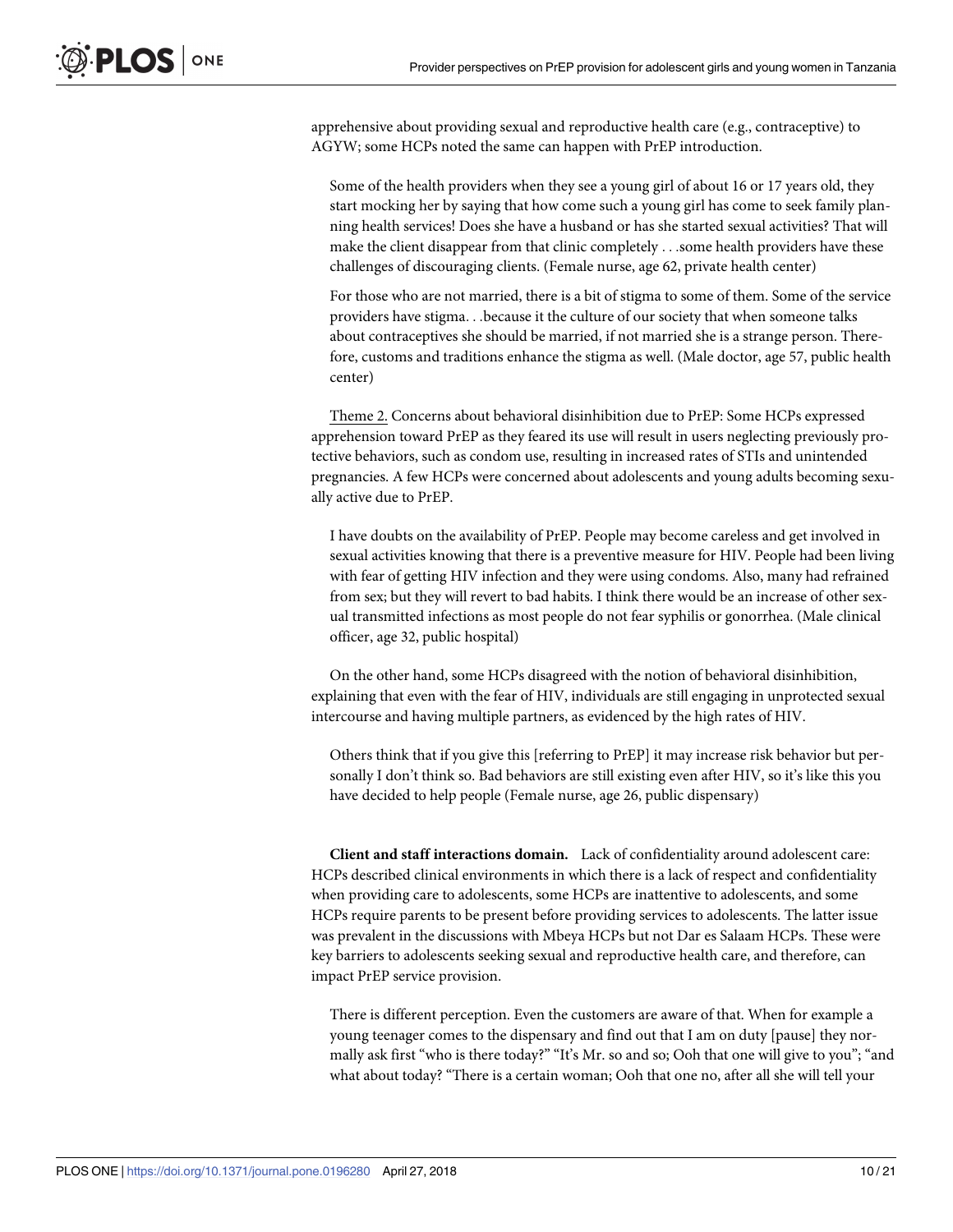<span id="page-10-0"></span>

|  | Table 4. Unadjusted and adjusted incident rate ratios (IRR) for provider willingness to prescribe PrEP for AGYW: Provider-level factors. |  |  |  |
|--|------------------------------------------------------------------------------------------------------------------------------------------|--|--|--|
|  |                                                                                                                                          |  |  |  |

|                                                 | Willingness to Prescribe n/N (%) | Unadjusted IRR (95% CI) | Adjusted IRR <sup>1</sup><br>(95% CI) |
|-------------------------------------------------|----------------------------------|-------------------------|---------------------------------------|
|                                                 | <b>Provider Characteristics</b>  |                         |                                       |
| Age                                             |                                  | $1.01(1.00-1.01)^*$     | $1.01(0.99 - 1.02)$                   |
| Sex                                             |                                  |                         |                                       |
| Male                                            | 59/91 (64.8)                     | 1.00                    | 1.00                                  |
| Female                                          | 134/225 (59.6)                   | $0.92(0.78 - 1.09)$     | $0.88(0.72 - 1.08)$                   |
| Main profession                                 |                                  |                         |                                       |
| Nurse                                           | 96/154 (62.3)                    | 1.00                    | 1.00                                  |
| Doctor                                          | 31/48 (64.6)                     | $1.04(0.82 - 1.31)$     | $1.01(0.81 - 1.28)$                   |
| Clinical Officer                                | 26/39 (66.7)                     | $1.07(0.85-1.34)$       | $0.89(0.68 - 1.17)$                   |
| Counselor                                       | 24/41 (58.5)                     | $0.94(0.67-1.31)$       | $1.01(0.74 - 1.37)$                   |
| Other (e.g., medical attendant)                 | 16/34(47.1)                      | $0.75(0.50-1.13)$       | $0.75(0.52 - 1.08)$                   |
| Years worked in profession                      |                                  | $1.01(1.00-1.01)^*$     | $1.00(0.99 - 1.02)$                   |
| Prior PrEP knowledge                            |                                  |                         |                                       |
| N <sub>o</sub>                                  | 185/305 (60.7)                   | 1.00                    | 1.00                                  |
| Yes                                             | 8/11(72.7)                       | $1.20(0.80-1.80)$       | $1.23(0.86 - 1.78)$                   |
| Number of HIV clients served weekly             |                                  |                         |                                       |
| $0 - 20$                                        | 103/171 (60.2)                   | 1.00                    | 1.00                                  |
| 20 or more                                      | 90/145(62.1)                     | $1.03(0.88 - 1.21)$     | $0.98(0.82 - 1.16)$                   |
|                                                 | <b>Quality of Care Measures</b>  |                         |                                       |
| Patient-centered care                           |                                  |                         |                                       |
| Negative Attitudes towards Adolescent Sexuality | $\overline{a}$                   | $0.68(0.58-0.81)$ **    | $0.81(0.66 - 0.99)^{*}$               |
| <b>Behavioral Disinhibition Scale</b>           | ٠                                | $0.81(0.72 - 0.92)$ **  | $0.89(0.79 - 0.99)^{*}$               |
| Patient-Centered Scale                          | $\overline{\phantom{a}}$         | $1.32(1.10-1.59)$ **    | $1.19(0.98 - 1.45)^+$                 |
| Technically competent care                      |                                  |                         |                                       |
| Provider Training Adequacy Scale                | $\overline{\phantom{a}}$         | $1.18(1.06-1.30)$ **    | $1.13(1.02 - 1.24)^{*}$               |
| Has access to HIV guidelines                    |                                  |                         |                                       |
| No                                              | 63/111(56.8)                     | 1.00                    | 1.00                                  |
| Yes                                             | 130/205 (63.4)                   | $1.12(0.91 - 1.37)$     | $0.98(0.79 - 1.21)$                   |

 $+$   $<$  0.10

 $* < 0.05$ 

 $*$ <sup>\*</sup> <0.01

<sup>1</sup> Adjusted for all facility-level measures: region, facility type, facility managing authority, services for adolescents, PrEP Service Impact Scale, client waiting time, protocols for client follow-up, crowded waiting rooms, stockouts of prevention and treatment options and system to prevent stockouts

<https://doi.org/10.1371/journal.pone.0196280.t004>

mother about it". So if customers knows that we give out services differently. (Male assistant clinical officer, age 32, public dispensary)

**Communication and information domain.** Provider provision of patient education key for PrEP use and adherence: Despite the barriers to PrEP noted by HCPs, most HCPs who participated in IDIs were willing to support AGYW's use of PrEP. Education was the consistent answer to how they could offer support to AGYW who wanted to take PrEP. HCPs described that comprehensive education provided on a consistent basis in a welcoming and friendly environment was key to encouraging AGYW to use and adhere to PrEP. This was especially the case when discussing behavioral disinhibition. Regardless of the HCPs beliefs surrounding behavioral disinhibition, most explained appropriate education and counseling to clients was key to avoiding behavioral disinhibition.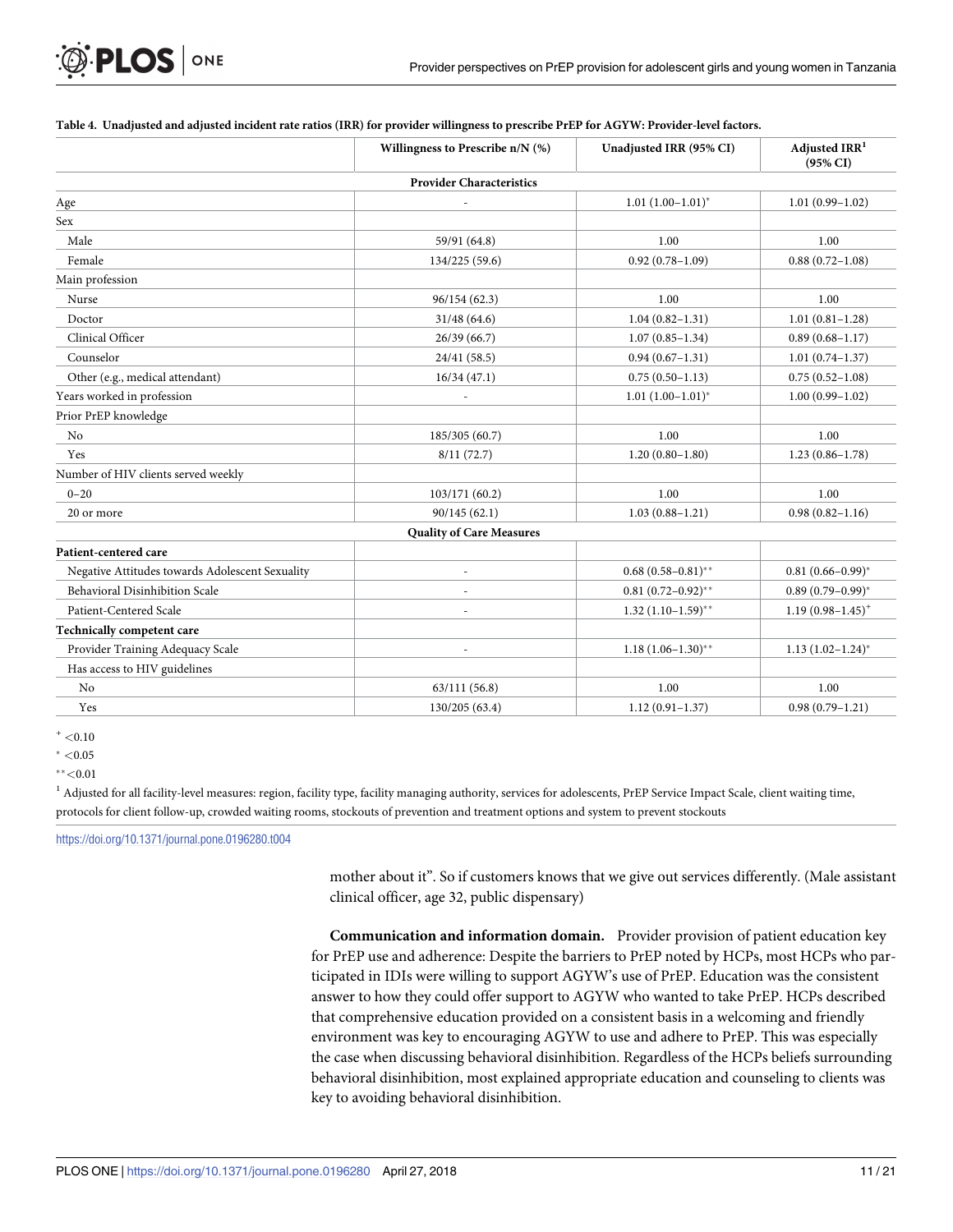<span id="page-11-0"></span>You must keep reiterating that knowledge every time when she comes to the clinic. Don't say that I have already told her the importance of using the medications and therefore when she comes the second time you just say, "I told her about this last time, or if I keep telling her; she will get tired." You can do it even in different words but the aim is to insist on the adherence of the medications so that she can benefit from that medicine. Therefore, that will encourage her. (Male doctor, age 57, public health center)

They should be given enough education on proper use of PrEP. A full package education and not a partial one, making sure they understand and you ask them some questions on their understandings on what you were teaching. (Female nurse, age 34, public dispensary)

**Technically competent care domain.** The mean (sd) for the Provider Training Adequacy Scale was 14.2 (sd: 3.7) [\(Table](#page-8-0) 3), with health centers (13.6 vs. 14.9; p*<*0.05) and doctors (13.3 vs. 14.5; p*<*0.05) having significantly lower mean scores in comparison to hospitals and nurses, respectively ([S4](#page-17-0) and [S6](#page-17-0) Tables). In the multivariate analyses, higher scores on Provider Training Adequacy Scale were associated with higher willingness to prescribe PrEP to AGYW  $(AdJIRR = 1.13, 95\%CI = 1.02-1.24)$  ([Table](#page-10-0) 4).

Adequate and regular training to provide PrEP: Providers expressed a need for training to provide adolescent-friendly care and regular training to provide optimal HIV prevention and treatment services. They emphasized the need for on-the-job training over off-site training seminars, especially training on how to provide HIV counseling. They also requested such resources as information, educational, and communication materials, and pocket-size reference tools that can supplement the training received. These will be important to ensuring they are able to provide quality PrEP services to adolescents.

Yes, we will need training because this youth friendly service is a kind of service which needs a long-time training and cannot be given in a single day and think that you're capable of providing services effectively. This is especially in my center, we will need training on youth friendly services because up to now only one service provider got a chance to attend a one-day training but I think responsible staff are working on it. (Male medical assistant, age 31, public health center)

*Expertise is required on testing* [and] *counseling since these go along side with giving out the PrEP medicine*. *As you know*, *the staff need to be updated frequently*. *Although they are all trained personnel*, *some may neglect a few things and they need to get a refresher course training in certain areas to be aware of new things*. *(Male clinical officer*, *age 27*, *public dispensary)*

#### **Facility-level mixed-methods results**

**Accessibility domain.** Although 80.1% of HCPs reported that their facility had services specifically for adolescents and young adults [\(Table](#page-8-0) 3), a larger proportion of male providers disagreed such services existed as compared to female providers (28.6% vs. 16.4%; p*<*0.05) ([S3](#page-17-0) [Table](#page-17-0)). A larger proportion of HCPs (63.8%) who reported that their facility had services focused on adolescents and young adults were willing to prescribe PrEP to AGYW than those who reported their facility did not have such services (54%) ([Table](#page-14-0) 5). However, the difference was not significant in multivariate analyses.

**Efficient and effectively organized care domain.** The mean (sd) for the PrEP Impact Scale was 11.3 (4.1); providers from the Dar es Salaam region (12.0 vs. 10.1; p*<*0.01) and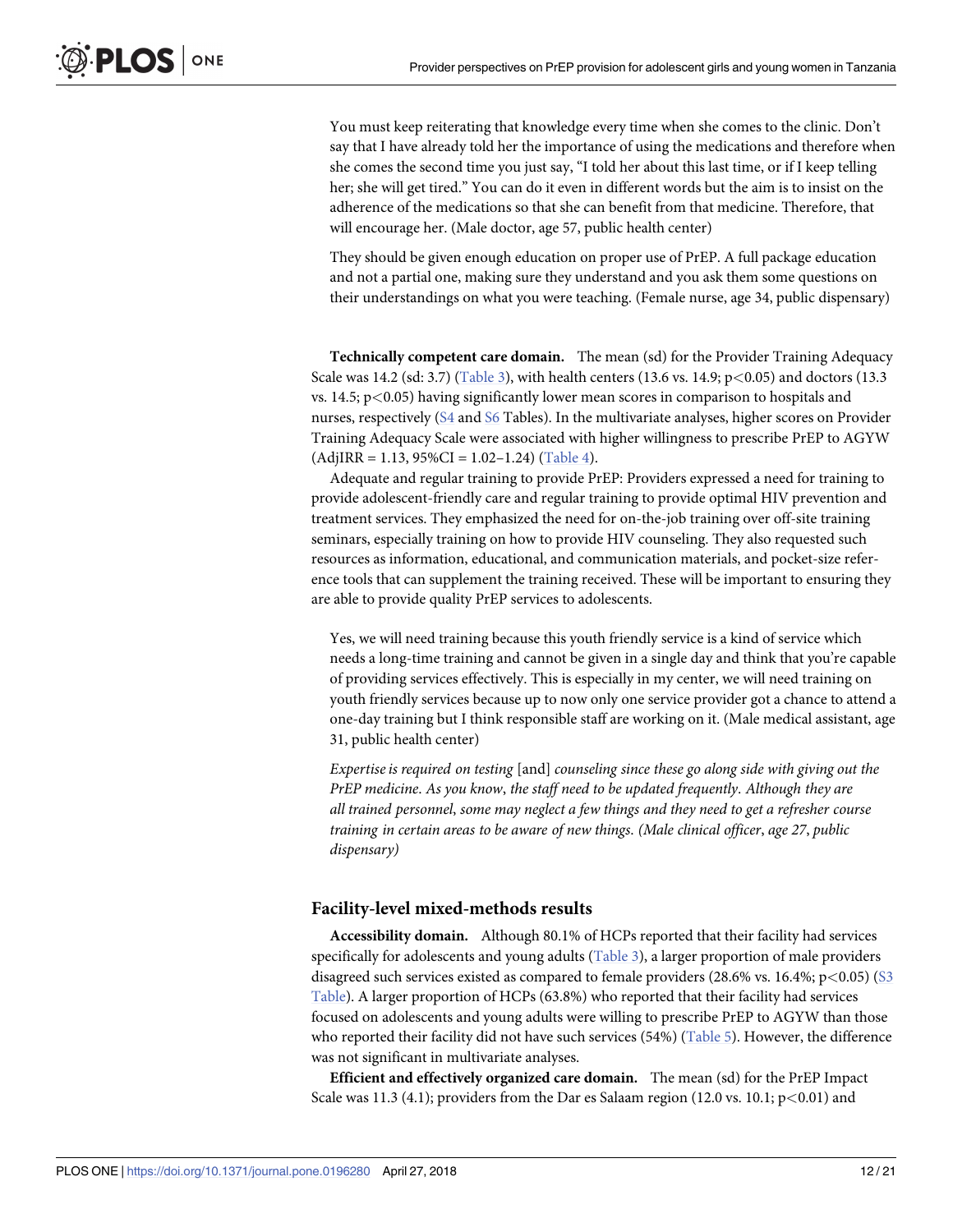female providers (11.7 vs. 10.3; p*<*0.01) had higher scores on the scale than providers from the Mbeya region and male providers, respectively.

Higher scores on the PrEP Service Impact Scale was significantly associated with reduced willingness to prescribe PrEP to AGYW in the bivariate analyses but not in multivariate analyses [\(Table](#page-14-0) 5). Compared to HCPs who reported that the waiting time at their facility was less than 15 minutes, those who reported it was greater than 30 minutes were more willing to prescribe PrEP to AGYW (AdjIRR = 1.36, 95%CI = 1.04–1.79).

Negative impact of PrEP on existing services: HCPs expressed many concerns about how PrEP will affect the care they provide to clients. Contrary to the quantitative findings, HCPs felt that long waits would hinder PrEP access, a noted barrier to existing sexual and reproductive health services. HCPs theorized that should PrEP result in an influx of clients requesting the medication, there would be a shortage of staff to provide timely care. Some noted that staff shortages already exist. Staff shortages will have a ripple effect whereby their individual workload would increase, leading to clinic congestion. Some HCPs expressed the need for additional space to provide PrEP services. HCPs in Mbeya and those working dispensaries expressed concerns about not having the appropriate equipment to monitor the major side effects of PrEP. HCPs were also concerned about the potential for PrEP drug shortages and whether an adequate supply can be maintained. Should staff shortages increase or drug shortages occur, HCPs feared that these will result in low uptake and poor adherence to PrEP as clients would be turned-off by these barriers.

Shortage of staff is what will make people think much about coming to clinic either for 3 months checkup or to get drugs and when they come and wait for so long they probably won't like it so staff, resources should be provided. (Female nurse, age 34, public dispensary)

To reduce the potential negative impact of PrEP on existing services, HCPs in the Mbeya region recommended leveraging the use of paramedical professionals (e.g., community-based health workers) to provide PrEP services to AGYW. Paramedical professionals, in their view, can be trained to provide the services and closely monitor adherence. Moreover, paramedical professionals have close community relations and connections, whereby the community accepts and trusts them. These strengths can facilitate increase uptake of PrEP.

The cadres are already known [to provide PrEP]. These are doctors, nurses, assistant doctors and nurses; there are also medical attendants who assist. We also have a group of HBCs; if given appropriate knowledge, they can provide services. [HBCs] are very close to the community. The community will always accept them. The HBCs have a very good client relationship and they assist other cadres. (Male clinical officer, age 32, public hospital)

**Structure and facilities domain.** Almost half (47.5%) of HCPs agreed that their waiting rooms were crowded [\(Table](#page-8-0) 3). HCPs' perceptions of the crowdedness of the waiting rooms at their facility was not associated with their willingness to prescribe PrEP to AGYW ([Table](#page-14-0) 5).

Integration of PrEP into comprehensive services reduces PrEP stigma: When asked about where PrEP should be provided to foster the uptake of PrEP by adolescents and young adults, HCPs focused on the importance of PrEP integration into comprehensive services, the use of different types of health care institutions, and the use of different types of health care personnel, such as paramedical professionals. Underscoring these recommendations was the need for privacy and confidentiality. HCPs were familiar with ARVs; thus, they easily understood PrEP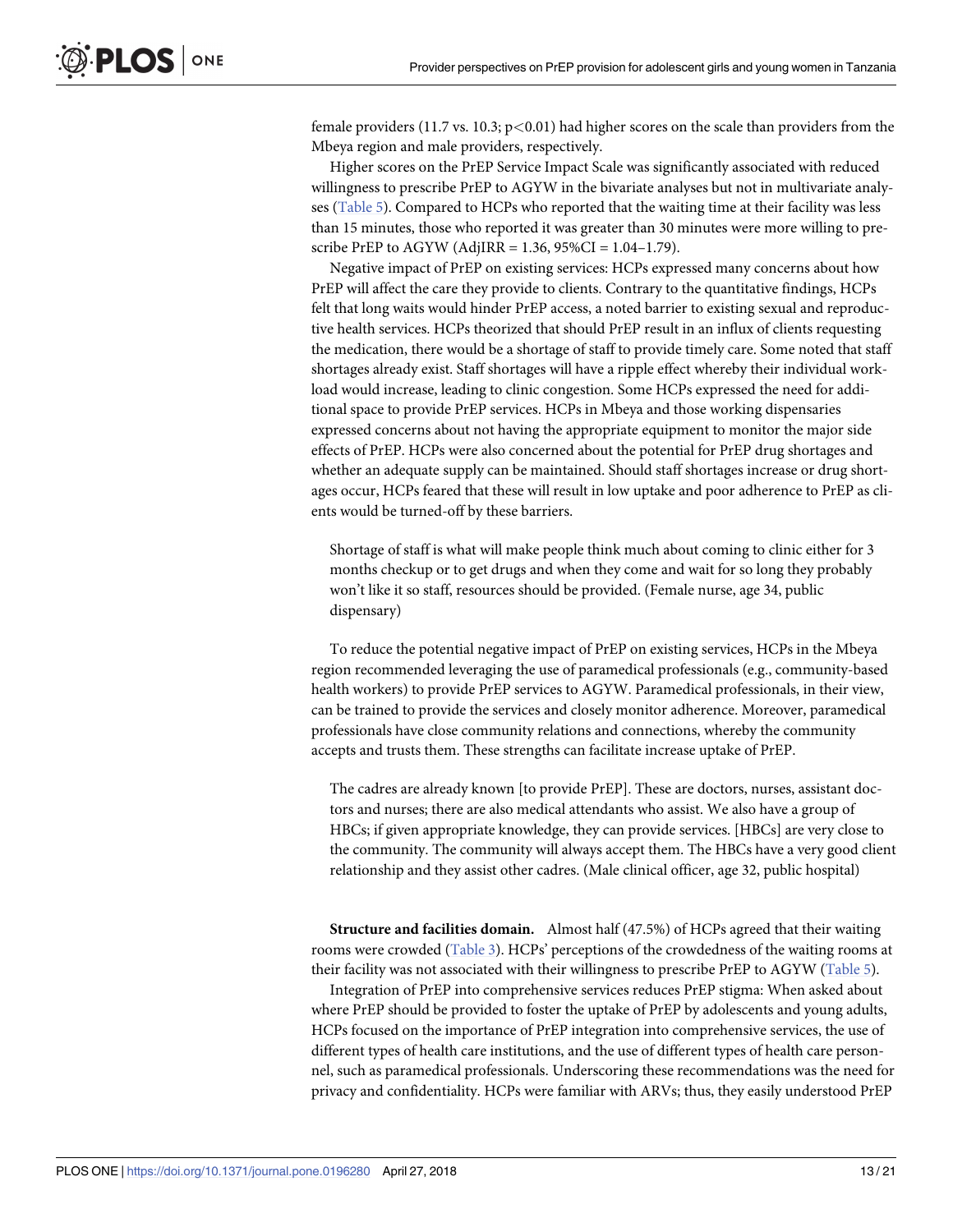and the potential issues that would be associated with its introduction. If PrEP was offered only by public health facilities providing HIV services, specifically those distributing ARVs, HCPs feared that the prophylaxis would be stigmatized, thus deterring clients, especially adolescents and young adults, from accessing it. Additionally, when offered in different health care institutions (e.g., public, private, community-based organizations), HCPs envisioned the burden experienced by public health staff would be considerably reduced and staff shortages less likely.

The best environment [to provide PrEP] should be multi-sectoral. . .. The government institutions should not provide these services alone because the private institutions have very good doctors like those found in government institutions. . .. We have home-based care whom we can use to provide these services. . .because they deal with HIV patients at homes, by assisting them to easily access the ARV medicines, though they need more education. The mobile clinics can be used if they have experts. As you know, girls and young women tend to shy off in public clinics which are involved in providing HIV services; therefore, this will provide more privacy. . .. The girls and young females would always avoid the stigma of being associated with HIV infection. (Male clinical officer, age 32, public hospital)

Locations where girls and women will feel embarrassed to go for PrEP are clinics where ARVs is being distributed. We will not be able to get the clients. . .This needs to be made private. It may be better to place this service under family planning clinic. (Female doctor, age 55, public health center)

**Appropriate package of services domain.** A total of 41.5% of HCPs reported that their facility had experienced stock-outs of at least one HIV prevention and treatment option in the last 12 months but 75.6% noted there was a system to prevent stock-outs of supplies [\(Table](#page-8-0) 3). Mbeya, however, experienced greater stock-outs of HIV preventive and treatment options than Dar es Salaam (20.6% vs. 17.4%, p*<*0.05) (S5 [Table\)](#page-17-0).

Experiencing stock-outs of HIV prevention and treatment options and having a system to prevent stock-outs of supplies were not significantly associated with willingness to provide PrEP to AGYW ([Table](#page-14-0) 5).

Adolescent need for sexual and reproductive services: Thi**s** emerged as an important reason for HCPs' willingness to provide PrEP to AGYW. Some HCPs described circumstances that made AGYW especially vulnerable to HIV. HCPs noted high rates of sexual violence (e.g., rape, coercion) against both their married and unmarried AGYW clients. Others expressed that their sexually active AGYW clients engage in high risk behaviors. Therefore, regardless of their own personal beliefs, AGYW have a right to sexual and reproductive health care and need a prevention method that works. As such, PrEP should be included in the prevention options offered to AGYW.

This young generation will benefit because they are in a risky environment, traumatized, raped and forced to get married when they are very young. The use of PrEP will prevention from getting HIV infection. (Male clinical officer, age 27, public dispensary)

She may say, My husband doesn't care about me, he beats me every day and he moves out carelessly and I am afraid he can infect me with HIV. . .." You may test her negative but the problem of being raped at home is still there, but now you can give a solution that now you can use PrEP and the remaining problem will be being beaten but HIV infections will not be there. (Male doctor, age 57, public health center)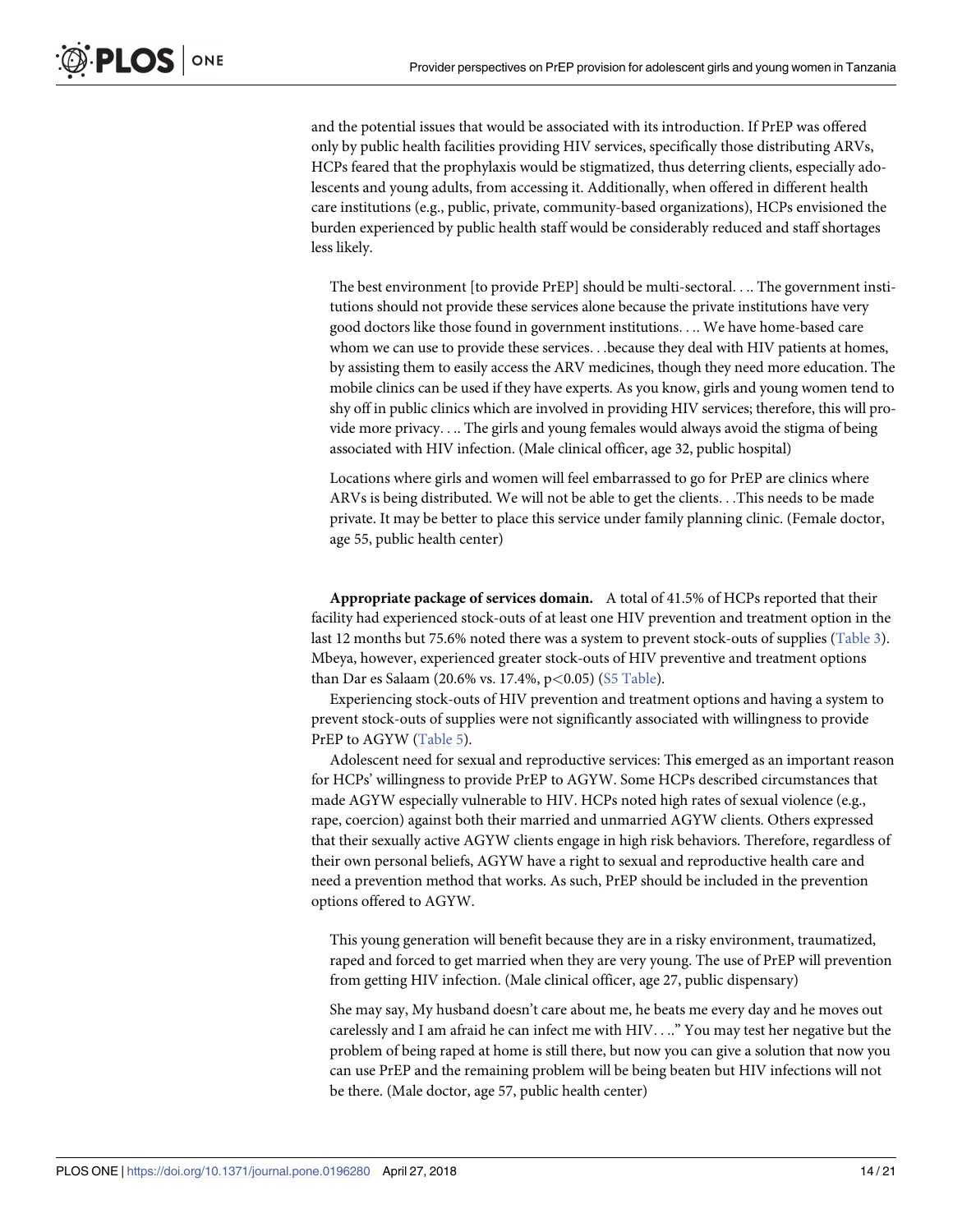#### <span id="page-14-0"></span>[Table](#page-11-0) 5. Unadjusted and adjusted incident rate ratios (IRR) for provider willingness to prescribe PrEP for AGYW: Facility-level factors.

|                                                                                     | Willingness to Prescribe n/N<br>(%) | <b>Unadjusted IRR (95%</b><br>CI) | Adjusted IRR <sup>1</sup> (95%<br>CI) |
|-------------------------------------------------------------------------------------|-------------------------------------|-----------------------------------|---------------------------------------|
|                                                                                     | <b>Facility Characteristics</b>     |                                   |                                       |
| District                                                                            |                                     |                                   |                                       |
| Dar Es Salaam                                                                       | 115/198 (58.6)                      | 1.00                              | 1.00                                  |
| Mbeya                                                                               | 78/120 (65.0)                       | $1.11(0.92 - 1.33)$               | $1.08(0.91-1.30)$                     |
| <b>Facility type</b>                                                                |                                     |                                   |                                       |
| Hospital                                                                            | 37/66 (56.1)                        | 1.00                              | 1.00                                  |
| Health center                                                                       | 39/66 (59.1)                        | $1.05(0.82 - 1.35)$               | $1.12(0.89 - 1.41)$                   |
| Dispensary                                                                          | 117/184 (63.6)                      | $1.13(0.91 - 1.41)$               | $1.26(1.05-1.52)^{*}$                 |
| Facility managing authority                                                         |                                     |                                   |                                       |
| Private                                                                             | 33/56 (58.9)                        | 1.00                              | 1.00                                  |
| Public                                                                              | 123/192 (64.1)                      | $1.09(0.84 - 1.40)$               | $0.86(0.68 - 1.10)$                   |
| Faith-based organization                                                            | 24/42 (57.1)                        | $0.97(0.71 - 1.33)$               | $0.77$ $(0.58-1.03)^+$                |
| Military                                                                            | 5/11(45.5)                          | $0.77(0.60 - 0.99)^{*}$           | $0.86(0.65 - 1.15)$                   |
| Parastatal                                                                          | 8/15(53.3)                          | $0.91(0.54 - 1.51)$               | $0.65(0.38-1.12)$                     |
|                                                                                     | <b>Quality of Care Measures</b>     |                                   |                                       |
| <b>Accessibility</b>                                                                |                                     |                                   |                                       |
| Facility has services focused on adolescents and young adults                       |                                     |                                   |                                       |
| No/don't know                                                                       | 34/63 (54.0)                        | 1.00                              | 1.00                                  |
| Yes                                                                                 | 159/253 (62.8)                      | $1.16(0.90-1.51)$                 | $1.02(0.78 - 1.33)$                   |
| Efficient and effectively organized care                                            |                                     |                                   |                                       |
| PrEP Service Impact Scale                                                           |                                     | $0.79(0.68 - 0.90)$ **            | $0.96(0.82 - 1.12)$                   |
| Client waiting time at facility                                                     |                                     |                                   |                                       |
| Less than 15 minutes                                                                | 69/124 (55.6)                       | 1.00                              | 1.00                                  |
| Between 15-30 minutes                                                               | 101/161 (62.7)                      | $1.13(0.91 - 1.39)$               | $1.09(0.89 - 1.33)$                   |
| Greater than 30 minutes                                                             | 23/31 (74.2)                        | $1.33(1.01-1.75)$ *               | $1.35(1.04-1.76)^{*}$                 |
| Protocols in place for client follow-up                                             |                                     |                                   |                                       |
| No                                                                                  | 35/62 (56.5)                        | 1.00                              | 1.00                                  |
| Yes                                                                                 | 158/254 (62.2)                      | $1.10(0.87-1.39)$                 | $0.95(0.76 - 1.19)$                   |
| <b>Structure and facilities</b>                                                     |                                     |                                   |                                       |
| Crowded waiting rooms                                                               |                                     |                                   |                                       |
| Disagree                                                                            | 93/166 (56)                         | 1.00                              | 1.00                                  |
| Agree                                                                               | 100/150(66.7)                       | $1.19(0.97-1.45)$ +               | $1.18(0.95 - 1.46)$                   |
| Appropriate package of services                                                     |                                     |                                   |                                       |
| Facility had stockouts of HIV prevention and treatment options in last 12<br>months |                                     |                                   |                                       |
| N <sub>0</sub>                                                                      | 111/185(60.0)                       | 1.00                              | 1.00                                  |
| Yes                                                                                 | 82/131 (62.6)                       | $1.04(0.85 - 1.28)$               | $0.99(0.81 - 1.20)$                   |
| Facility has system to prevent stockouts of supplies                                |                                     |                                   |                                       |
| Disagree                                                                            | 46/77 (59.7)                        | 1.00                              | 1.00                                  |
| Agree                                                                               | 147/239 (61.5)                      | $1.03(0.86 - 1.24)$               | $1.05(0.84 - 1.31)$                   |

 $+$   $<$  0.10

 $* < 0.05$ 

 $*$ <sup>\*</sup>  $<$  0.01

<sup>1</sup>Adjusted for all provider-level measures: age, gender, main profession, years worked in profession, prior PrEP knowledge, number of PLHIV served, Negative Attitudes Towards Adolescent Sexuality Scale, Behavioral Disinhibition Scale, Provider Training Adequacy Scale, Patient-Centered Care Scale, and had access to HIV guidelines

<https://doi.org/10.1371/journal.pone.0196280.t005>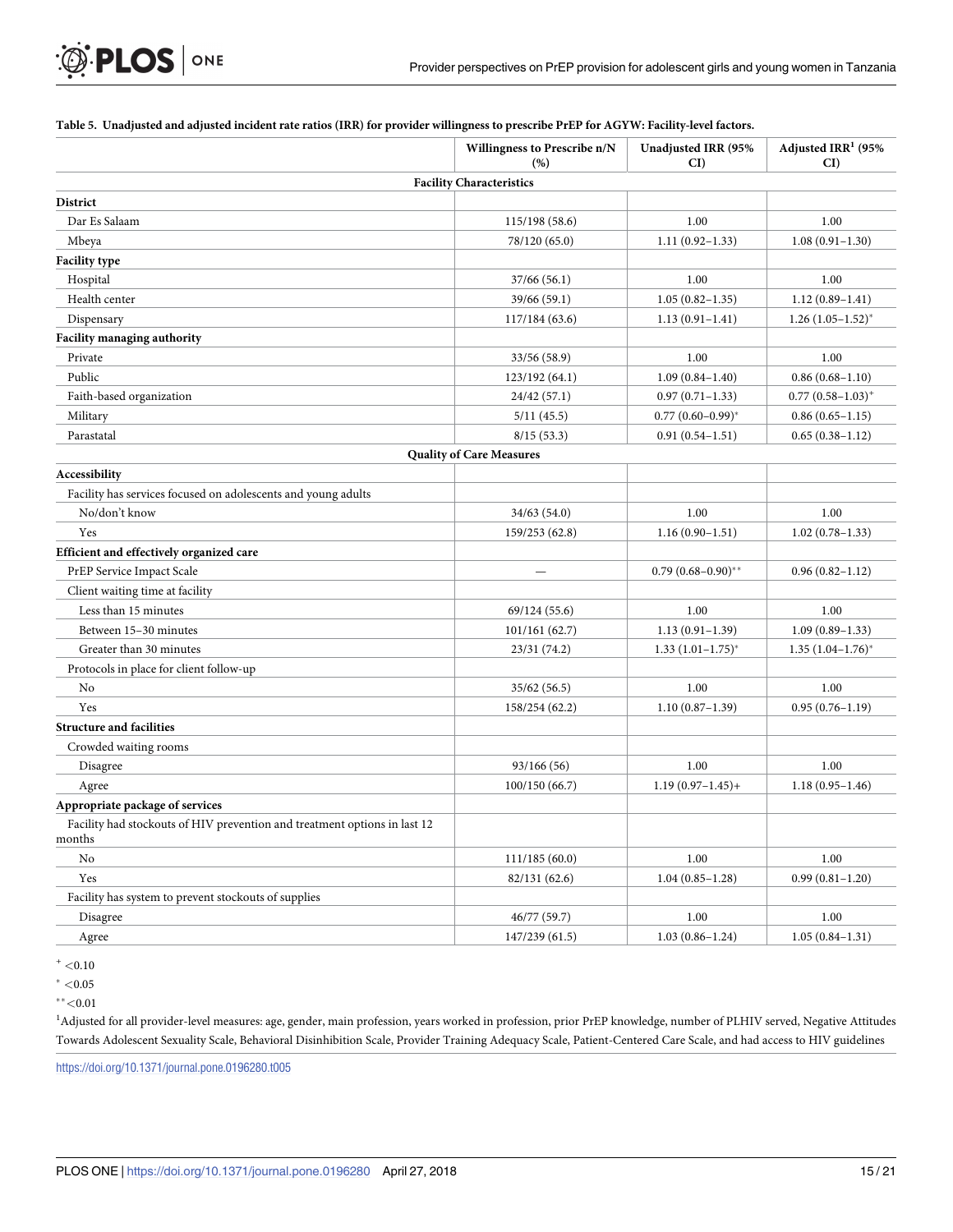## <span id="page-15-0"></span>**Discussion**

The use of oral PrEP can aid in achieving HIV epidemic control among AGYW in sub-Saharan Africa, where high HIV incidence rates continue to be troublingly high among AGYW. Understanding how to effectively introduce and deliver PrEP to AGYW to ensure they can access, use, and adhere to it is critically important to reducing incidence among AGYW. HCPs are crucial for the success of PrEP. To our knowledge, we conducted the first mixed-methods study assessing HCPs' willingness to prescribe PrEP to AGYW in a sub-Saharan African setting. Overall, a large proportion of HCPs were willing to prescribe PrEP to AGYW. However, it is insufficient to train HCPs on solely the clinical aspects of providing PrEP. We identified key barriers to HCPs' provision of PrEP to AGYW as well as key opportunities for HCPs to make PrEP accessible and available to AGYW. Study findings call for the use of a quality of care framework to immediately implement strategies that: 1) reduce HCPs' biases toward providing sexual and reproductive health services to AGYW; and 2) adequately prepare the health system infrastructure for the introduction of PrEP.

HCPs' biases toward AGYW's sexuality, which are grounded in cultural norms, often result in stigmatizing and discriminatory care experienced by AGYW. These biases can negatively impact AGYW's access and use of PrEP, whereby HCPs who hold these attitudes and beliefs will be less likely to provide PrEP to AGYW and AGYW will be less likely to access PrEP services based on existing poor services. A qualitative study among HCPs in Kenya found that discrimination and stigma by staff toward at-risk clients poses a significant challenge to PrEP implementation [[35](#page-19-0)]. To overcome these challenges, HCPs should be provided with regular training to provide high-quality, patient-centered, and youth-friendly services as highlighted by both the quantitative and qualitative findings. Additionally, appropriate counseling strategies and tools are needed for HCP use given the important role patient education will play in PrEP uptake and adherence. Regularly monitoring service delivery can identify when refresher trainings are warranted. Existing studies conducted in the United States and Latin America have also noted that lack of training of HCPs as a main barrier to PrEP provision [[36–40\]](#page-19-0). A critical aspect of the training should center on stigma reduction and values clarification. A study in Bangladesh found that a short, targeted stigma reduction intervention among HCPs that included sessions focused on reflecting on personal values and negative impacts of stigma, rapidly improved provider attitudes and increased service satisfaction among young people [\[17\]](#page-18-0). Similar interventions are needed during the preparatory stages of PrEP implementation in Tanzania and other sub-Saharan African countries. HCPs should be involved in the development or adaption of training materials to ensure the training is applicable to their clinical settings.

Training and PrEP implementation strategies should address HCPs' concerns around behavioral disinhibition given its potential role in influencing their prescribing behaviors toward AGYW. Our quantitative findings showed that behavioral disinhibition concerns were significantly associated with HCPs' lower willingness to provide PrEP to AGYW, but our qualitative findings were mixed with some HCPs having concerns about behavioral disinhibition and others not. Concerns about behavioral disinhibition remain a consistent barrier to PrEP provision among HCPs in other studies despite several PrEP trials reporting they have not found behavioral disinhibition or increase sexually transmitted diseases after PrEP implementation [\[40–](#page-19-0)[44](#page-20-0)]. Therefore, it is important to continuously evaluate whether these fears are hindering AGYW access to PrEP after implementation.

To provide PrEP as a part of a comprehensive prevention package as recommended by WHO, the health system must be adequately prepared. HCPs in our study confirmed the need to be prepared to take on PrEP as an additional health service. They recommended the use of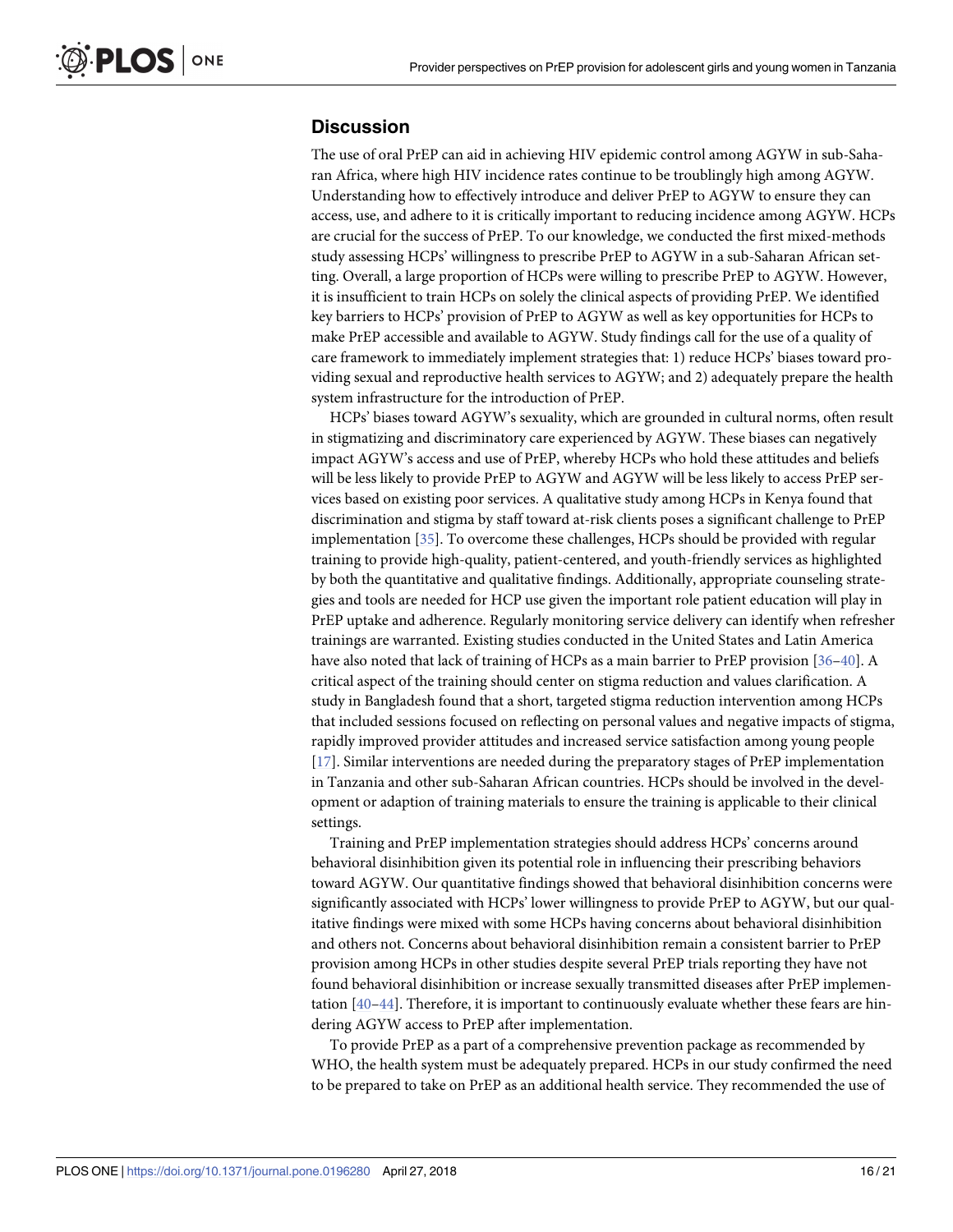<span id="page-16-0"></span>paramedical professionals and integrating PrEP into services beyond HIV as key PrEP implementation strategies. Other researchers have suggested task-shifting/sharing within the health system as an effective PrEP implementation strategy [\[35\]](#page-19-0), but the use of paramedical professionals goes beyond task-shifting to focus on a community-based approach to PrEP introduction. Paramedical professionals may also alleviate HCPs' concerns about PrEP introduction stretching an already overburdened and short-staffed health system, concerns that have been reported by other studies [\[35,](#page-19-0) [39,](#page-19-0) [40\]](#page-19-0). The use of paramedical professionals coupled with PrEP integration into services beyond HIV, could also reduce potential stigma and discrimination experienced by AGYW when accessing these services. However, additional implementation science studies are needed to evaluate how these professionals can be used in increasing access to and support adherence to PrEP, especially among AGYW, and how integration can be accomplished in settings like Tanzania where ARV services are otherwise confined to specific HIV care and treatment centers dedicated to serving people living with HIV.

The finding that longer waiting times is associated with willingness to prescribe PrEP could be reflective of the amount of time clients are spending in a consultation room with HCPs. That is, those HCPs would be more willing to provide PrEP after spending more time with clients to gather a comprehensive medical history and to counsel clients. Some evidence supporting this is that a significantly higher proportion of providers who disagreed with the statement "providers have sufficient time to talk to each client about their medical history" reported that client wait times were greater than 30 minutes (23% vs. 8%). This longer length of time attending to each patient does, however, result in longer waiting times when there are large client volumes.

With regards to the concerns about drug shortages, there is a need to conduct logistics and modeling studies to project for long-term procurement of PrEP. Recent findings from a phase 2 clinical trial among South African women show that in comparison to time-driven or eventdriven PrEP dosing, daily use of PrEP resulted in protection over a greater number of sex acts and greater adherence [\[45\]](#page-20-0). Therefore, drug shortages can hinder both access and adherence among AGYW. There is also need for studies on how adherence can be supported for time and event-driven PrEP dosing rather than daily PrEP use among women as a potential avenue of reducing the costs to the healthcare system.

#### **Methodological considerations**

First, PrEP is not yet available in the health system in Tanzania and therefore, it cannot be said with certainty that HCPs' reports in our study reflects how they will actually behave if and when the intervention becomes available nor can we say with certainty what issues will exist related to drug supply. However, HCPs are familiar with ARVs and post-exposure prophylaxis; thus, they easily understood PrEP and the circumstances associated with its introduction. Second, self-reported clinical practices and perceptions of service quality may not accurately reflect the clinical environment. However, the use of both qualitative and quantitative methods allows for the triangulation of findings and contributes to making our findings more robust. Our sample was representative of health facilities in the two selected councils, allowing for generalizability of findings.

#### **Conclusions**

In summary, our findings highlight key considerations that should be addressed when preparing HCPs to provide PrEP generally and to AGYW, specifically. It is important that comprehensive and regular on-the-job training that incorporates sensitization on caring and working with adolescents and young adults, especially AGYW, and that addresses HCPs' biases be a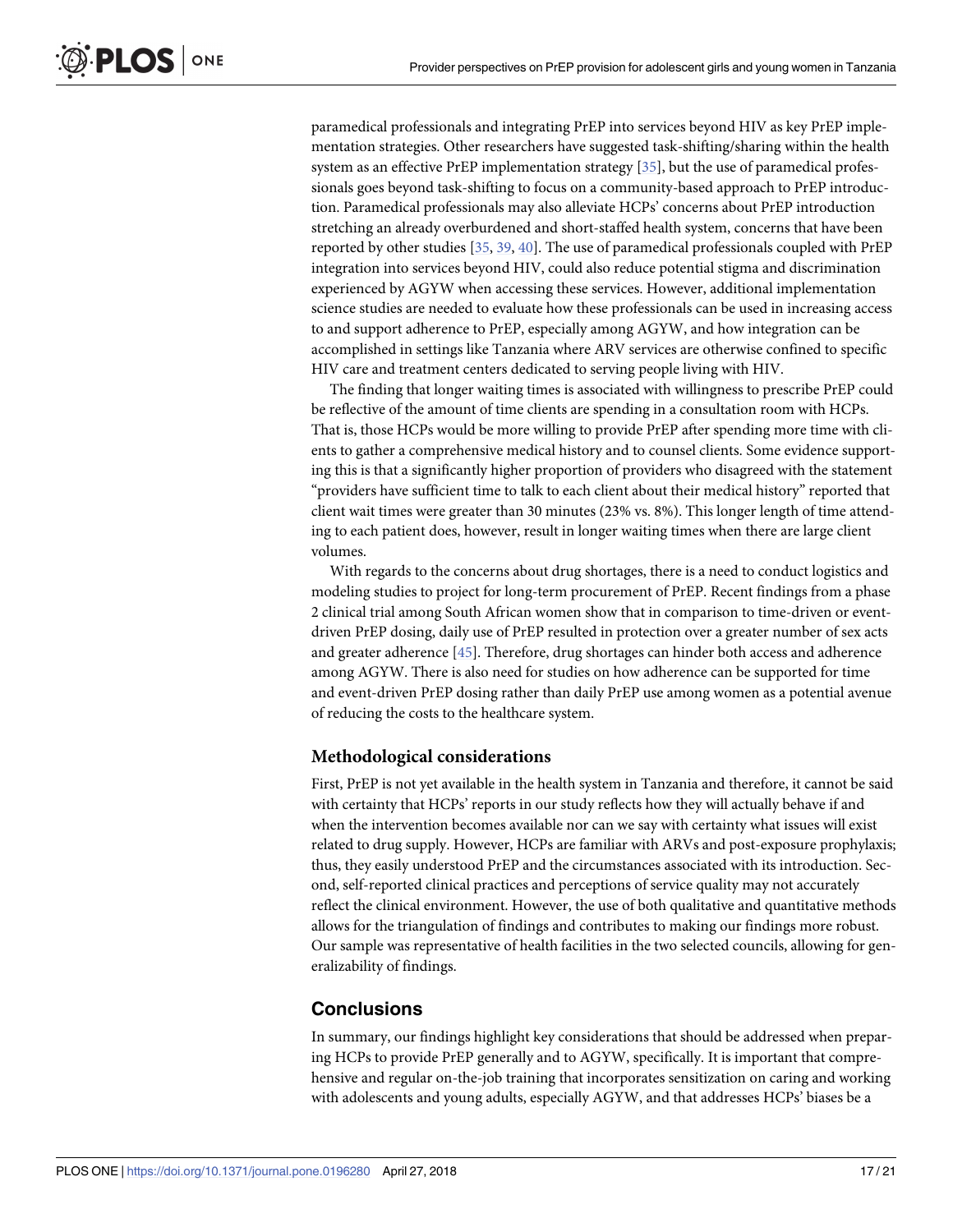<span id="page-17-0"></span>part of PrEP service provision training. The use of a quality of care framework in the development of such trainings can ensure that all appropriate domains of care are adequately covered. There is also a need to clearly evaluate how PrEP introduction might impact the delivery of services in the current health system and assess the feasibility of an integrated approach to its delivery. It is essential that the necessary preparatory steps are in place to ensure that AGYW can access, use, and adhere PrEP.

## **Supporting information**

**S1 [Table.](http://www.plosone.org/article/fetchSingleRepresentation.action?uri=info:doi/10.1371/journal.pone.0196280.s001) Quantitative measures.** (DOCX)

**S2 [Table.](http://www.plosone.org/article/fetchSingleRepresentation.action?uri=info:doi/10.1371/journal.pone.0196280.s002) Qualitative measures.** (DOCX)

**S3 [Table.](http://www.plosone.org/article/fetchSingleRepresentation.action?uri=info:doi/10.1371/journal.pone.0196280.s003) Quality of care measures by provider sex.** (DOCX)

**S4 [Table.](http://www.plosone.org/article/fetchSingleRepresentation.action?uri=info:doi/10.1371/journal.pone.0196280.s004) Quality of care measures by provider occupation.** (DOCX)

**S5 [Table.](http://www.plosone.org/article/fetchSingleRepresentation.action?uri=info:doi/10.1371/journal.pone.0196280.s005) Quality of care measures by region.** (DOCX)

**S6 [Table.](http://www.plosone.org/article/fetchSingleRepresentation.action?uri=info:doi/10.1371/journal.pone.0196280.s006) Quality of care measures by facility type.** (DOCX)

**S7 [Table.](http://www.plosone.org/article/fetchSingleRepresentation.action?uri=info:doi/10.1371/journal.pone.0196280.s007) Quality of care measures by facility management.** (DOCX)

#### **Acknowledgments**

The authors would like to acknowledge Salum Mshamu of CSK Research Solutions, who coordinated data collection in the Mbeya region, and our data collectors for their support during the data collection.

#### **Author Contributions**

**Conceptualization:** Nanlesta Pilgrim, Sanyukta Mathur, Julie Pulerwitz.

**Data curation:** Catherine Kahabuka, Vaibhav Saria.

**Formal analysis:** Nanlesta Pilgrim, Nrupa Jani, Catherine Kahabuka, Vaibhav Saria.

**Funding acquisition:** Julie Pulerwitz.

**Investigation:** Catherine Kahabuka, Lou Apicella.

**Methodology:** Nanlesta Pilgrim, Nrupa Jani, Sanyukta Mathur, Catherine Kahabuka, Neema Makyao, Julie Pulerwitz.

**Project administration:** Lou Apicella.

**Supervision:** Nanlesta Pilgrim.

**Writing – original draft:** Nanlesta Pilgrim, Sanyukta Mathur.

**Writing – review & editing:** Nanlesta Pilgrim, Nrupa Jani, Sanyukta Mathur, Catherine Kahabuka, Vaibhav Saria, Neema Makyao, Lou Apicella, Julie Pulerwitz.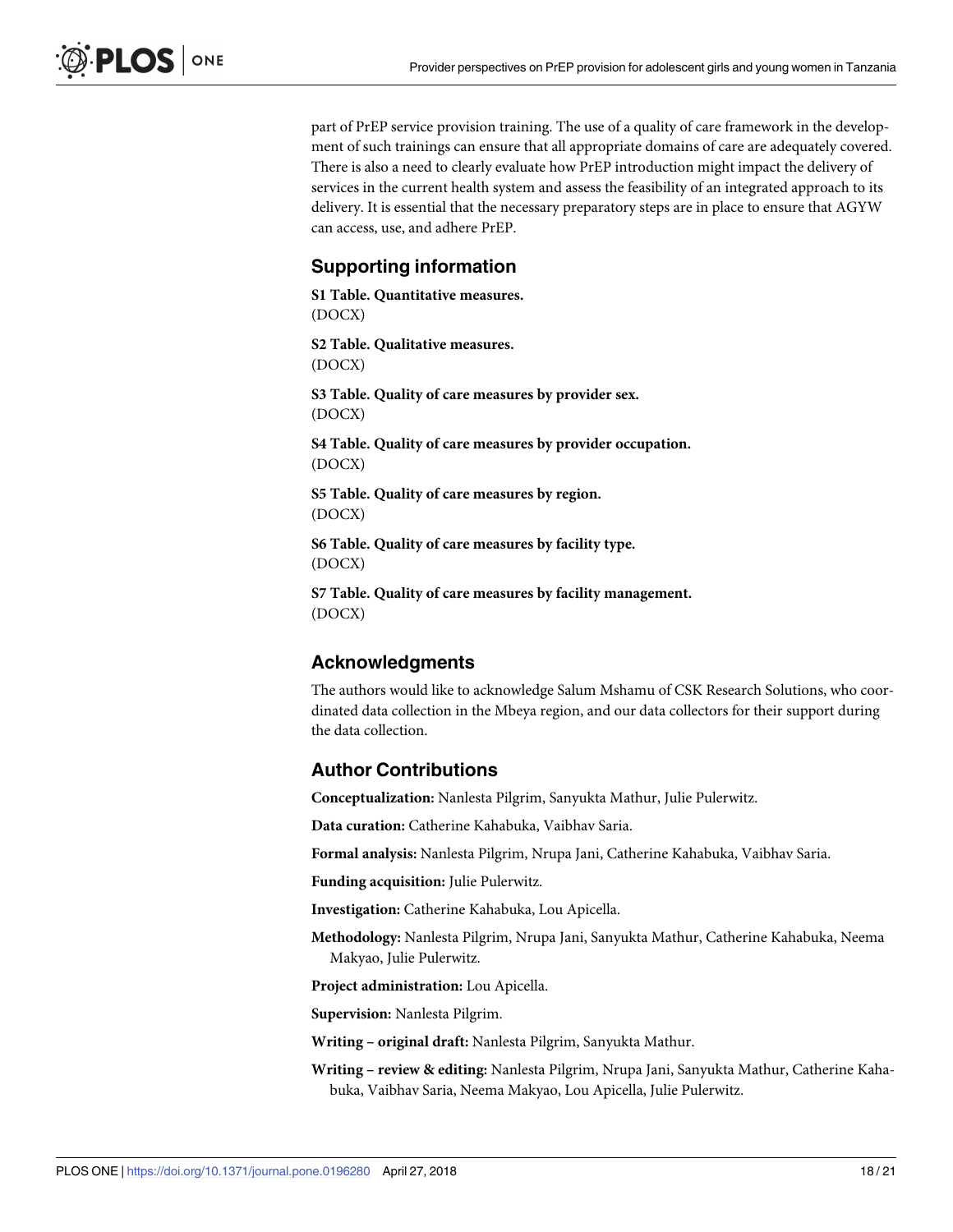#### <span id="page-18-0"></span>**References**

- **[1](#page-1-0).** UNAIDS. Prevention Gap Report. Geneva: UNAIDS; 2016.
- **[2](#page-1-0).** Tanzania Commission for AIDS (TACAIDS) Zanzibar AIDS Commission (ZAC), National Bureau of Statistics (NBS), Office of the Chief Government Statistician (OCGS), and ICF International Tanzania HIV/ AIDS and Malaria Indicator Survey 2011–12. Dar es Salaam, Tanzania: TACAIDS, ZAC, NBS, OCGS, and ICF International; 2013.
- **[3](#page-1-0).** Fonner VA, Dalglish SL, Kennedy CE, Baggaley R, O'reilly KR, Koechlin FM, et al. Effectiveness and safety of oral HIV preexposure prophylaxis for all populations. AIDS. 2016; 30(12): 1973. [https://doi.org/](https://doi.org/10.1097/QAD.0000000000001145) [10.1097/QAD.0000000000001145](https://doi.org/10.1097/QAD.0000000000001145) PMID: [27149090](http://www.ncbi.nlm.nih.gov/pubmed/27149090)
- **[4](#page-1-0).** World Health Organization. Guideline on when to start antiretroviral therapy and on pre-exposure prophylaxis for HIV. Geneva: WHO; 2015.
- **[5](#page-1-0).** Nair M, Baltag V, Bose K, Boschi-Pinto C, Lambrechts T, Mathai M. Improving the quality of health care services for adolescents, globally: A standards-driven approach. J Adolesc Health. 2015; 57(3): 288– 298. <https://doi.org/10.1016/j.jadohealth.2015.05.011> PMID: [26299556](http://www.ncbi.nlm.nih.gov/pubmed/26299556)
- **6.** Bruce J. Fundamental elements of the quality of care: a simple framework. Stud Fam Plann. 1990; 21 (2): 61–91. PMID: [2191476](http://www.ncbi.nlm.nih.gov/pubmed/2191476)
- **7.** Sofaer S, Firminger K. Patient perceptions of the quality of health services. Annu Rev Public Health. 2005; 26: 513–59. <https://doi.org/10.1146/annurev.publhealth.25.050503.153958> PMID: [15760300](http://www.ncbi.nlm.nih.gov/pubmed/15760300)
- **[8](#page-1-0).** Becker D, Koenig MA, Mi Kim Y, Cardona K, Sonenstein FL. The quality of family planning services in the United States: findings from a literature review. Perspect Sex Reprod Health. 2007; 39(4): 206–15. <https://doi.org/10.1363/3920607> PMID: [18093037](http://www.ncbi.nlm.nih.gov/pubmed/18093037)
- **9.** Pilgrim NA, Cardona KM, Pinder E, Sonenstein FL. Clients' perceptions of service quality and satisfaction at their initial Title X family planning visit. Health Commun. 2014; 29(5): 505-15. [https://doi.org/10.](https://doi.org/10.1080/10410236.2013.777328) [1080/10410236.2013.777328](https://doi.org/10.1080/10410236.2013.777328) PMID: [24111690](http://www.ncbi.nlm.nih.gov/pubmed/24111690)
- **[10](#page-1-0).** Kruk ME, Freedman LP. Assessing health system performance in developing countries: a review of the literature. Health Policy. 2008; 85(3): 263–76. <https://doi.org/10.1016/j.healthpol.2007.09.003> PMID: [17931736](http://www.ncbi.nlm.nih.gov/pubmed/17931736)
- **[11](#page-1-0).** Castel AD, Feaster DJ, Tang W, Willis S, Jordan H, Villamizar K, et al. Understanding HIV care provider attitudes regarding intentions to prescribe PrEP. J Acquir Immune Defic Syndr. 2015; 70(5): 520. <https://doi.org/10.1097/QAI.0000000000000780> PMID: [26247895](http://www.ncbi.nlm.nih.gov/pubmed/26247895)
- **[12](#page-1-0).** Sowicz TJ, Teitelman AM, Coleman CL, Brawner BM. Considerations for implementing oral preexposure prophylaxis: a literature review. J Assoc Nurses AIDS Care. 2014; 25(6): 496–507. [https://doi.org/](https://doi.org/10.1016/j.jana.2014.07.005) [10.1016/j.jana.2014.07.005](https://doi.org/10.1016/j.jana.2014.07.005) PMID: [25305026](http://www.ncbi.nlm.nih.gov/pubmed/25305026)
- **[13](#page-1-0).** Van Damme L, Corneli A, Ahmed K, Agot K, Lombaard J, Kapiga S, et al. Preexposure prophylaxis for HIV infection among African women. N Engl J Med. 2012; 367(5): 411–422. [https://doi.org/10.1056/](https://doi.org/10.1056/NEJMoa1202614) [NEJMoa1202614](https://doi.org/10.1056/NEJMoa1202614) PMID: [22784040](http://www.ncbi.nlm.nih.gov/pubmed/22784040)
- **14.** Corneli AL, Deese J, Wang M, Taylor D, Ahmed K, Agot K, et al. FEM-PrEP: adherence patterns and factors associated with adherence to a daily oral study product for pre-exposure prophylaxis. JAIDS J Acquir Immune Defic Syndr. 2014; 66(3): 324–31. <https://doi.org/10.1097/QAI.0000000000000158> PMID: [25157647](http://www.ncbi.nlm.nih.gov/pubmed/25157647)
- **15.** Marrazzo JM, Ramjee G, Richardson BA, Gomez K, Mgodi N, Nair G, et al. Tenofovir-based preexposure prophylaxis for HIV infection among African women. N Engl J Med. 2015; 372(6): 509–18. [https://](https://doi.org/10.1056/NEJMoa1402269) [doi.org/10.1056/NEJMoa1402269](https://doi.org/10.1056/NEJMoa1402269) PMID: [25651245](http://www.ncbi.nlm.nih.gov/pubmed/25651245)
- **[16](#page-1-0).** Yun K, Xu J-j, Zhang J, Li J-m, Hu Q-h, Chu Z-x, et al. Female and younger subjects have lower adherence in PrEP trials: a meta-analysis with implications for the uptake of PrEP service to prevent HIV. Sex Transm Infect. 2017. pii: sextrans-2017-053217. <https://doi.org/10.1136/sextrans-2017-053217> PMID: [28756409](http://www.ncbi.nlm.nih.gov/pubmed/28756409)
- **[17](#page-1-0).** Geibel S, Hossain SM, Pulerwitz J, Sultana N, Hossain T, Roy S, et al. Stigma reduction training improves healthcare provider attitudes toward, and experiences of, young marginalized people in Bangladesh. J Adolesc Health. 2017; 60(2): S35–S44.
- **[18](#page-1-0).** World Health Organization. Global standards for quality health-care services for adolescents: a guide to implement a standards-driven approach to improve the quality of health care services for adolescents. Geneva: World Health Organization; 2015.
- **[19](#page-1-0).** Sam-Agudu NA, Folayan MO, Ezeanolue EE. Seeking wider access to HIV testing for adolescents in sub-Saharan Africa. Pediatr Res. 2016; 79(6): 838–845. <https://doi.org/10.1038/pr.2016.28> PMID: [26882367](http://www.ncbi.nlm.nih.gov/pubmed/26882367)
- **[20](#page-1-0).** Donaldson E. Knowledge, attitudes and practices of PrEP providers working with adolescent girls and young women. OPTIONS CONSORTIUM; 2016.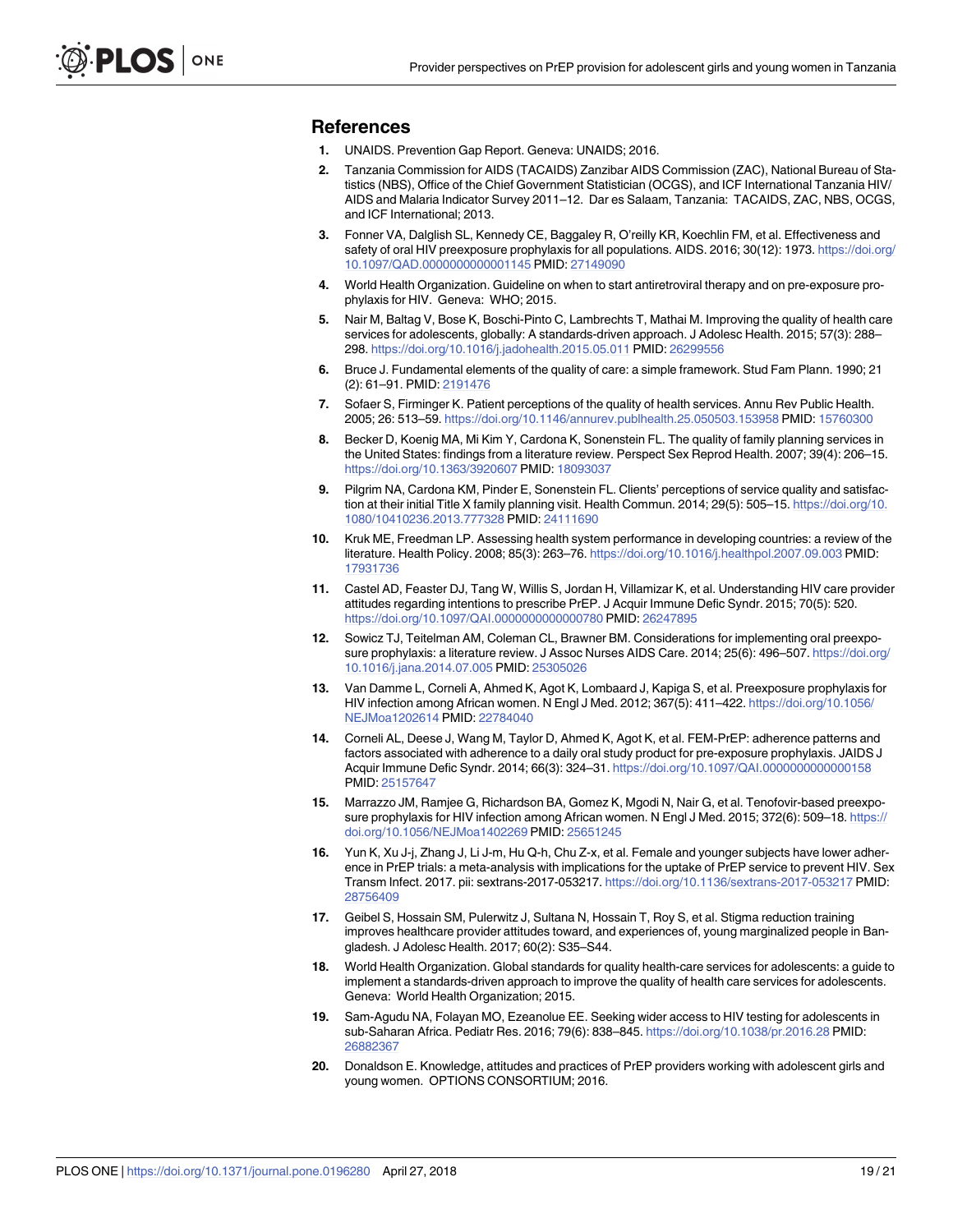- <span id="page-19-0"></span>**[21](#page-1-0).** Pilgrim N, Mathur S, Gottert A, Rutenberg N, Pulerwitz J. Building evidence to guide PrEP introduction for adolescent girls and young women. Washington, DC: Population Council; 2016.
- **[22](#page-1-0).** Mathur S, Pilgrim N, Pulerwitz J. PrEP introduction for adolescent girls and young women. The Lancet HIV. 2016; 3(9): e406–e408. [https://doi.org/10.1016/S2352-3018\(16\)30115-1](https://doi.org/10.1016/S2352-3018(16)30115-1) PMID: [27562739](http://www.ncbi.nlm.nih.gov/pubmed/27562739)
- **[23](#page-4-0).** Becker D, Koenig MA, Kim YM, Cardona K, Sonenstein FL. The quality of family planning services in the United States: findings from a literature review. Perspectives on sexual and reproductive health. 2007; 39(4): 206–215. <https://doi.org/10.1363/3920607> PMID: [18093037](http://www.ncbi.nlm.nih.gov/pubmed/18093037)
- **[24](#page-4-0).** Kaiser HF. An index of factorial simplicity. Psychometrika. 1974; 39(1): 31–36.
- **[25](#page-4-0).** Warenius LU, Faxelid EA, Chishimba PN, Musandu JO, Ong'any AA, Nissen EBM. Nurse-midwives' attitudes towards adolescent sexual and reproductive health needs in Kenya and Zambia. Reprod Health Matters. 2006; 14: 119–128. [https://doi.org/10.1016/S0968-8080\(06\)27242-2](https://doi.org/10.1016/S0968-8080(06)27242-2) PMID: [16713886](http://www.ncbi.nlm.nih.gov/pubmed/16713886)
- **[26](#page-4-0).** Ahanonu EL. Attitudes of healthcare providers towards providing contraceptives for unmarried adolescents in Ibadan, Nigeria. J Family Reprod Health. 2014; 8(1): 33. PMID: [24971131](http://www.ncbi.nlm.nih.gov/pubmed/24971131)
- **[27](#page-5-0).** Creswell JW, Plano Clark VL. Designing and conducting mixed methods research. Los Angeles: SAGE Publications; 2011. p. 457.
- **[28](#page-5-0).** Barros AJ, Hirakata VN. Alternatives for logistic regression in cross-sectional studies: an empirical comparison of models that directly estimate the prevalence ratio. BMC medical research methodology. 2003; 3(1): 21.
- **[29](#page-5-0).** StataCorp. Stata 13 Base Reference Manual. College Station, TX: Stata Press, 2013.
- **[30](#page-6-0).** Friese S. Qualitative data analysis with ATLAS. ti: Sage; 2014.
- **[31](#page-6-0).** Hsieh H-F, Shannon SE. Three approaches to qualitative content analysis. Qual Health Res. 2005; 15 (9): 1277–1288. <https://doi.org/10.1177/1049732305276687> PMID: [16204405](http://www.ncbi.nlm.nih.gov/pubmed/16204405)
- **[32](#page-6-0).** Ayres L, Kavanaugh K, Knafl KA. Within-case and across-case approaches to qualitative data analysis. Qual Health Res. 2003; 13(6):871–883. <https://doi.org/10.1177/1049732303013006008> PMID: [12891720](http://www.ncbi.nlm.nih.gov/pubmed/12891720)
- **33.** Boeije H. A purposeful approach to the constant comparative method in the analysis of qualitative interviews. Quality and Quantity. 2002; 36(4): 391–409.
- **[34](#page-6-0).** Corbin J, Strauss A. Basics of qualitative research: techniques and procedures for developing grounded theory. Thousand Oaks, CA: Sage Publications, Inc.; 2008.
- **[35](#page-15-0).** Mack N, Wong C, McKenna K, Lemons A, Odhiambo J, Agot K. Human resource challenges to integrating HIV pre-exposure prophylaxis (PrEP) into the public health system in Kenya: a qualitative study. Afr J Reprod Health. 2015; 19(1): 54–62. PMID: [26103695](http://www.ncbi.nlm.nih.gov/pubmed/26103695)
- **[36](#page-15-0).** Mimiaga MJ, White JM, Krakower DS, Biello KB, Mayer KH. Suboptimal awareness and comprehension of published preexposure prophylaxis efficacy results among physicians in Massachusetts. AIDS Care. 2014; 26(6): 684–693. <https://doi.org/10.1080/09540121.2013.845289> PMID: [24116985](http://www.ncbi.nlm.nih.gov/pubmed/24116985)
- **37.** Seidman D, Carlson K, Weber S, Witt J, Kelly PJ. United States family planning providers' knowledge of and attitudes towards preexposure prophylaxis for HIV prevention: a national survey. Contraception. 2016; 93(5): 463–469. <https://doi.org/10.1016/j.contraception.2015.12.018> PMID: [26772906](http://www.ncbi.nlm.nih.gov/pubmed/26772906)
- **38.** Caceres CF, Borquez A, Klausner JD, Baggaley R, Beyrer C. Implementation of pre-exposure prophylaxis for human immunodeficiency virus infection: progress and emerging issues in research and policy. J Int AIDS Soc. 2016; 19(7(Suppl 6)): 21108. <https://doi.org/10.7448/ias.19.7.21108> PMID: [27760685](http://www.ncbi.nlm.nih.gov/pubmed/27760685)
- **[39](#page-16-0).** Mullins TL, Zimet G, Lally M, Kahn JA. Adolescent human immunodeficiency virus care providers' attitudes toward the use of oral pre-exposure prophylaxis in youth. AIDS Patient Care STDS. 2016; 30(7): 339–348. <https://doi.org/10.1089/apc.2016.0048> PMID: [27410497](http://www.ncbi.nlm.nih.gov/pubmed/27410497)
- **[40](#page-15-0).** Wheelock A, Eisingerich AB, Gomez GB, Gray E, Dybul MR, Piot P. Views of policymakers, healthcare workers and NGOs on HIV pre-exposure prophylaxis (PrEP): a multinational qualitative study. BMJ Open. 2012; 2(4). <https://doi.org/10.1136/bmjopen-2012-001234> PMID: [22761288](http://www.ncbi.nlm.nih.gov/pubmed/22761288)
- **41.** Shaeer KM, Sherman EM, Shafiq S, Hardigan P. Exploratory survey of Florida pharmacists' experience, knowledge, and perception of HIV pre-exposure prophylaxis. J Am Pharm Assoc (2003). 2014; 54(6): 610–617. <https://doi.org/10.1331/JAPhA.2014.14014> PMID: [25343624](http://www.ncbi.nlm.nih.gov/pubmed/25343624)
- **42.** Ross I, Mejia C, Melendez J, Chan PA, Nunn AC, Powderly W, et al. Awareness and attitudes of preexposure prophylaxis for HIV prevention among physicians in Guatemala: Implications for country-wide implementation. PLoS One. 2017; 12(3): e0173057. <https://doi.org/10.1371/journal.pone.0173057> PMID: [28257475](http://www.ncbi.nlm.nih.gov/pubmed/28257475)
- **43.** Tang EC, Sobieszczyk ME, Shu E, Gonzales P, Sanchez J, Lama JR. Provider attitudes toward oral preexposure prophylaxis for HIV prevention among high-risk men who have sex with men in Lima, Peru. AIDS Res Hum Retroviruses. 2014; 30(5): 416–24. <https://doi.org/10.1089/AID.2013.0212> PMID: [24319983](http://www.ncbi.nlm.nih.gov/pubmed/24319983)